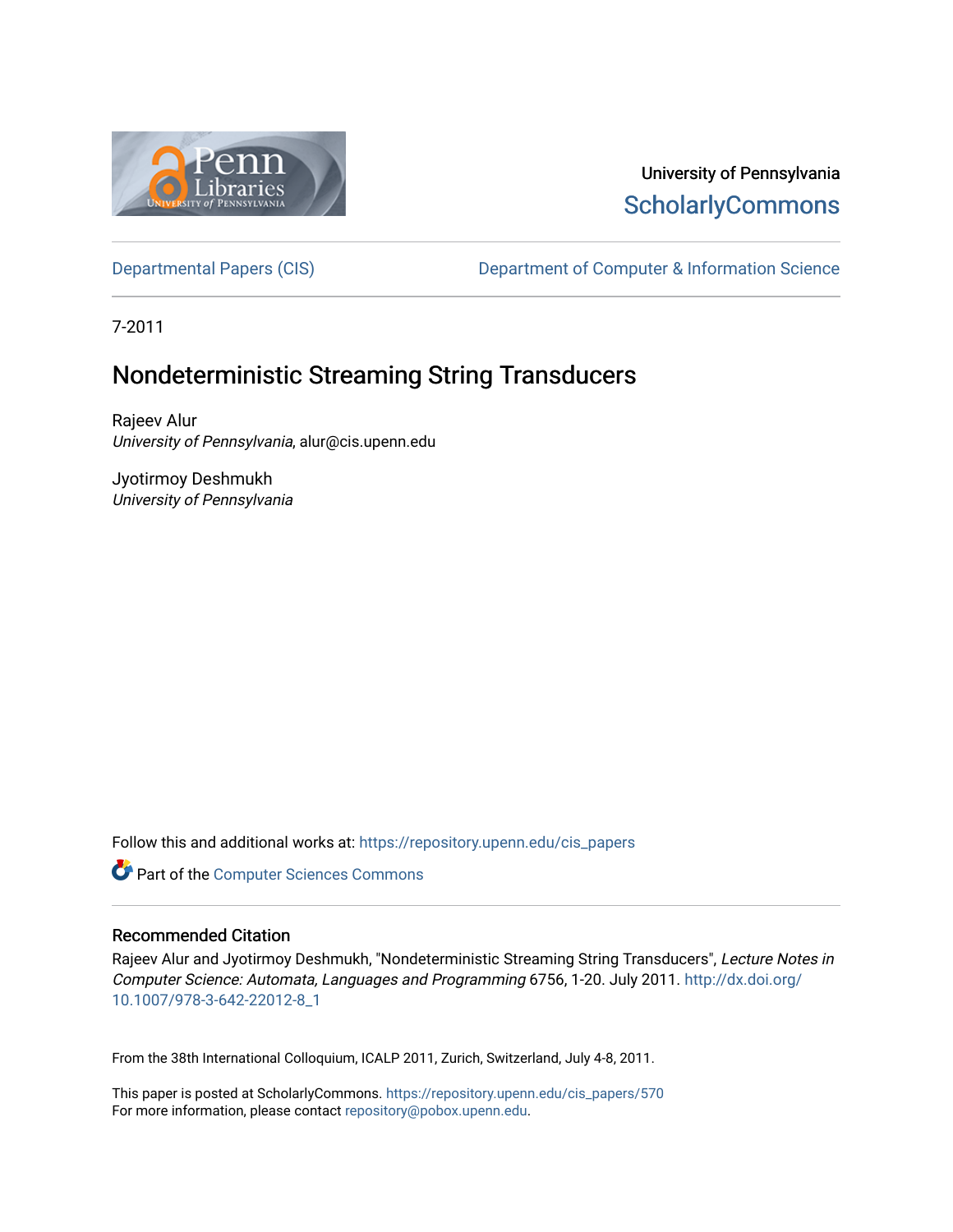# Nondeterministic Streaming String Transducers

# **Abstract**

We introduce nondeterministic streaming string transducers (NSSTs) { a new computational model that can implement MSO-definable relations between strings. An NSST makes a single left-to-right pass on the input string and uses a finite set of string variables to compute the output. In each step, it reads one input symbol, and updates its string variables in parallel with a copyless assignment.We show that the expressive power of NSST coincides with that of nondeterministic MSO-definable transductions. Further, we identify the class of functional NSST; these allow nondeterministic transitions, but for every successful run on a given input generates the same output string. We show that deciding functionality of an arbitrary NSST is decidable with PSPACE complexity, while the equivalence problem for functional NSST is PSPACE-complete. We also show that checking if the set of outputs of an NSST is contained within the set of outputs of a finite number of DSSTs is decidable in PSPACE.

# **Disciplines**

Computer Sciences

# **Comments**

From the 38th International Colloquium, ICALP 2011, Zurich, Switzerland, July 4-8, 2011.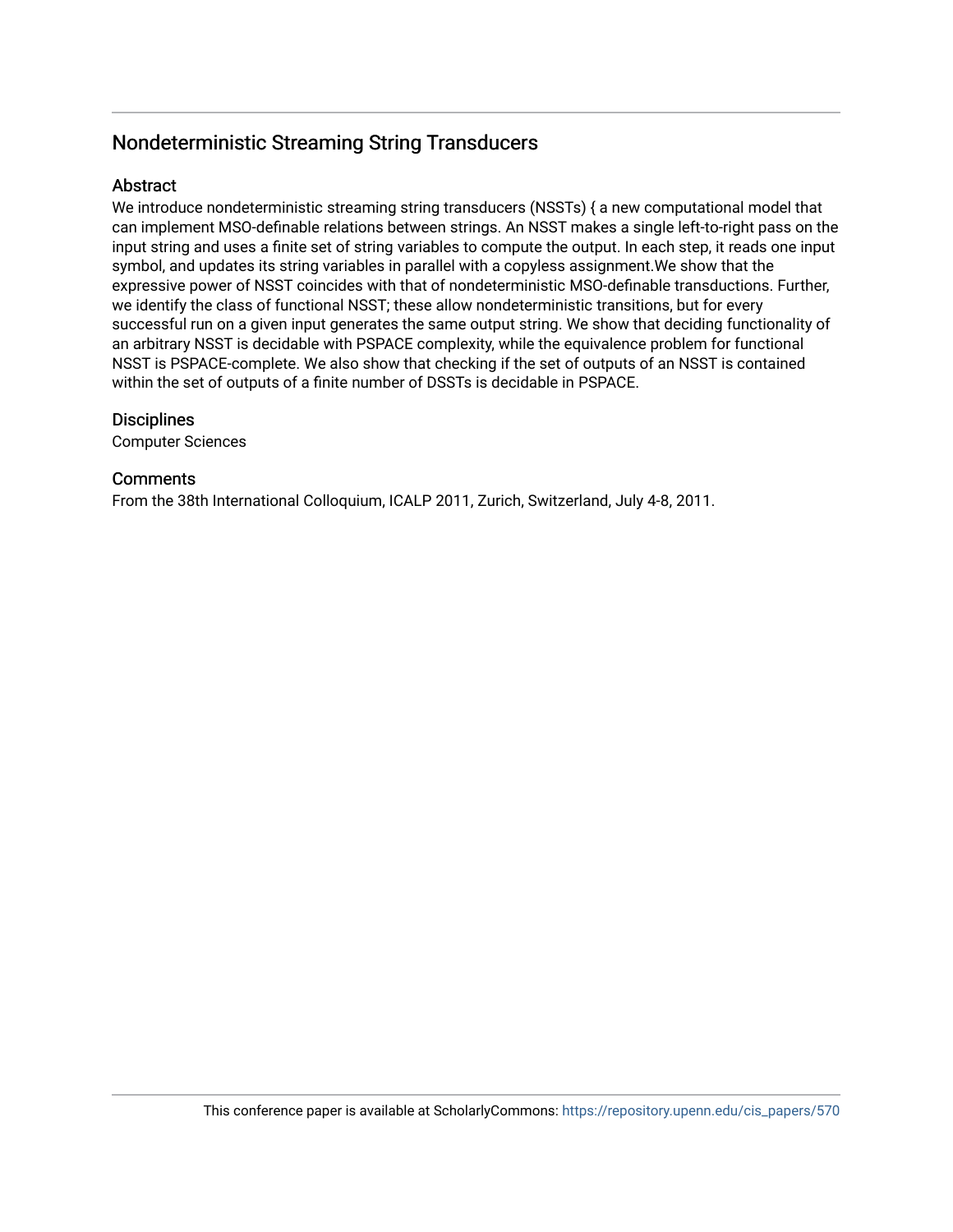# Nondeterministic Streaming String Transducers<sup>\*</sup>

Rajeev Alur and Jyotirmoy V. Deshmukh

Dept. of Computer and Information Science, University of Pennsylvania. {alur,djy}@cis.upenn.edu

Abstract. We introduce nondeterministic streaming string transducers (nssts) – a new computational model that can implement MSO-definable relations between strings. An NSST makes a single left-to-right pass on the input string and uses a finite set of string variables to compute the output. In each step, it reads one input symbol, and updates its string variables in parallel with a *copyless assignment*. We show that the expressive power of NSST coincides with that of nondeterministic MSO-definable transductions. Further, we identify the class of *functional* NSST; these allow nondeterministic transitions, but for every successful run on a given input generates the same output string. We show that deciding functionality of an arbitrary NSST is decidable with PSPACE complexity, while the equivalence problem for functional NSST is PSPACE-COMPLETE. We also show that checking if the set of outputs of an NSST is contained within the set of outputs of a finite number of DSSTs is decidable in PSPACE.

## 1 Introduction

In this paper, we introduce nondeterministic streaming string transducers (nssts). A run of such a transducer processes an input string in a single left-to-right pass in linear time, and computes an output string. The nondeterminism of an NSST allows it to produce different outputs for different runs on an input string. Thus, an NSST is a natural model for implementing *relations* between strings.

Classical literature on string-to-string transductions largely focusses on finitestate transducers that realize rational relations [13]. At each step such a transducer reads an input symbol and writes zero or more symbols to the output. These transducers and their many variations have been extensively studied in the literature. If restricted to a single left-to-right pass over the input, *i.e.*, to their streaming versions, the expressive power of finite transducers is limited. For example, they can implement transductions such as inserting a symbol in an input string and deleting a substring of the input string, but they cannot implement transductions such as reversing an input string or the swapping two substrings within an input string.

Deterministic streaming string transducers (DSSTs), first introduced in  $[1, 2]$ , in addition to all transductions implemented by deterministic finite transducers,

<sup>?</sup> This research is partially supported by NSF award CCF 0905464 and by the CCC-CRA Computing Innovation Fellows project.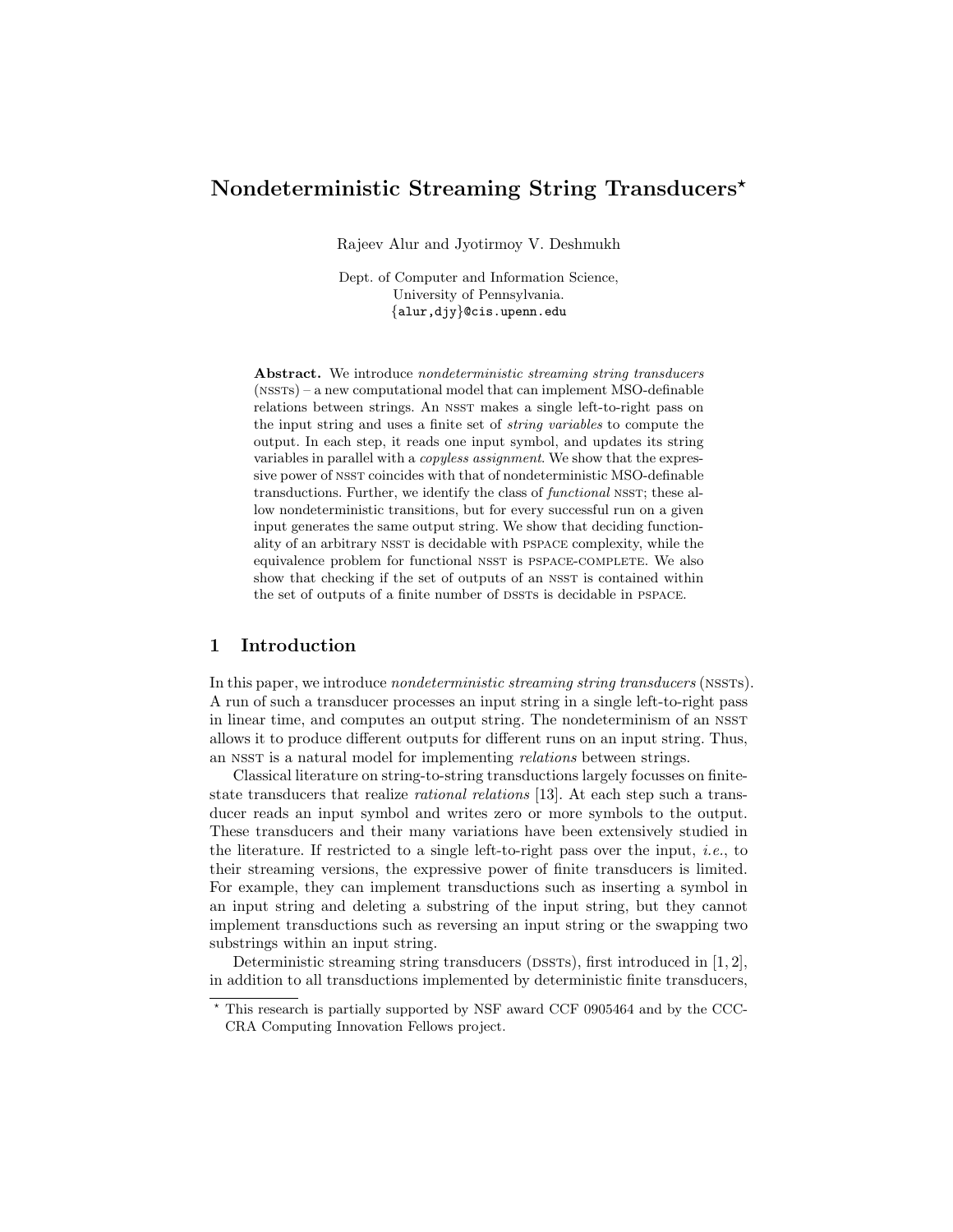can implement transductions such as reversing a string and swapping substrings. A DSST reads the input in a single left-to-right pass. In addition to a finite set of states, it has a finite set of string variables that it uses to produce the output. In each step, a DSST reads an input symbol, changes its state, and concurrently updates all its string variables in parallel using a copyless assignment. The righthand-sides (RHS) in a copyless assignment consist of a concatenation of string variables and output symbols, with the restriction that in a parallel assignment, a variable can appear at most once across all right-hand-sides.

A DSST that reverses a string can be defined with a state  $q$ , and a string variable  $x$ . In each step, if it reads the symbol  $a$ , it executes the assignment  $[x := a.x]$ . At the end of its computation, x contains the string that is the reverse of the input string. Consider the transformation that maps a string  $w = l, m$  f to the string  $f_{m,l}$ , (here l, m and f respectively denote strings corresponding to some last, middle, and first name, and  $\lq$  denotes a single space). A DSST with two string variables  $x$  and  $y$  can implement this transduction. It stores the substring till the comma  $(l)$  in x, and stores the subsequent string  $(m)$  till it sees the space in y. It then sets y to y.  $\Box x$ , resets x to the empty string, and stores the remaining substring  $(f)$  in x. It finally outputs the string x...y.

Compared to their deterministic counterparts that implement partial functions between strings, nondeterministic finite transducers (NFTs) can implement relations between strings; for example, mapping a string to all its substrings. However, NFTs lack the expressiveness to implement transductions such as  $(1)$ mapping a string  $w$  to all strings  $w'$  obtained by swapping some prefix and suffix of w, (2) mapping w to all strings  $w' = p.rev(m).s$ , where w has the form p.m.s (where p, m and s are substrings of w), and  $rev(m)$  denotes the reverse of  $m<sup>1</sup>$ .

In addition to all transductions realized by NFTs, NSSTs can implement both of these transductions. The first transduction is implemented by an nsst with two string variables x and y. It nondeterministically chooses some prefix  $p$  to store in x and some substring m to store in y. It then sets y to y.x, resets x, subsequently copies the remaining input s to x, and finally outputs  $x.y$ . The second transduction is implemented by an NSST that copies some prefix  $p$  (chosen nondeterministically) to x, and uses y to compute  $rev(m)$  for a nondeterministically chosen m. It then sets x to x.y, subsequently appends the remaining input s to  $x$ , and finally outputs  $x$ .

The organization of the paper is as follows: After defining the NSST model in Sec. 2, we characterize the expressive power of NSSTs in Sec. 3. We show that the expressive power of nssts is equivalent to that of nondeterministic MSO-definable transductions. We then compare both NSSTs and  $\varepsilon$ -NSSTs- an extended model that allows  $\varepsilon$ -transitions – with classical models such as two-way nondeterministic generalized sequential machines. In Sec. 4, we explore decision problems for nssts and their subclasses. An interesting and robust subclass of nssts is that of *functional* nssts: these can have multiple runs on a given input

<sup>&</sup>lt;sup>1</sup> For a given prefix p and a given suffix s, the transformation from p.m.s to p.rev(m).s is well-known as the inversion operator for a string representation of a chromosome [11]. Thus, this transduction generates all inversions of a string.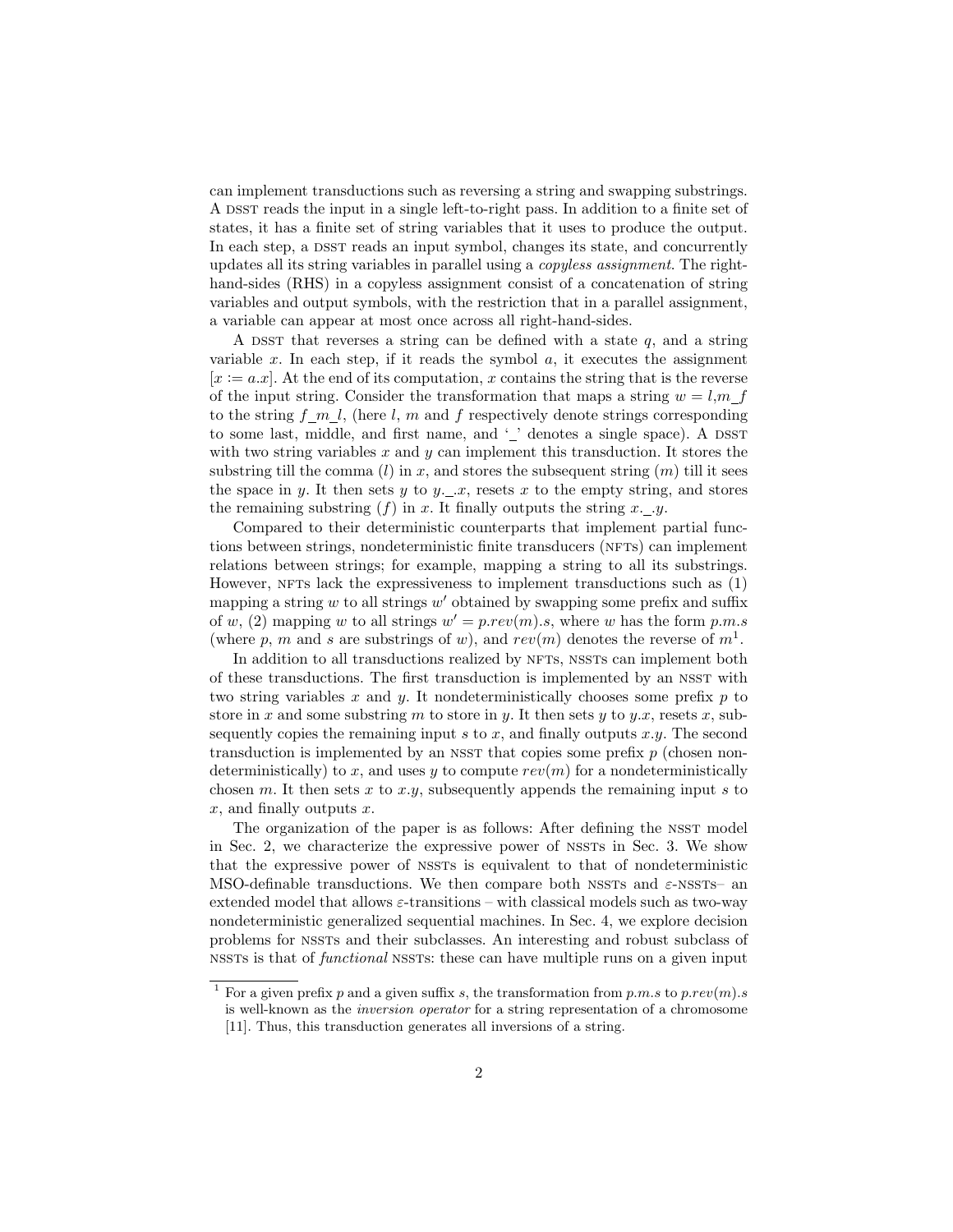string, but the output produced in each run is identical. We show that checking whether an NSST is functional is decidable in PSPACE, and show that checking equivalence of functional NSSTs is PSPACE-COMPLETE.

In [2], the authors show how DSSTs can be viewed as natural models for a class of sequential heap-manipulating programs, and reduce the verification problem for such programs to decidable problems for dssts. A key application for nssts would be in understanding the theoretical limits of the verification problems for concurrent heap-manipulating programs. Here, we wish to verify if the set of behaviors of the concurrent program (say  $m_1 \parallel m_2$ ) is a subset of the set of behaviors engendered by some sequential execution of the programs  $m_1$ and  $m_2$ . For instance, checking *linearizability* of a set of methods often entails such a check. With this goal in mind, we show that checking if the set of outputs of an nsst is contained within the set of outputs generated by a fixed number of DSSTs is decidable with PSPACE complexity.

### 2 Transducer Models

In this section, we introduce definitions related to transductions, review existing models for specifying transductions, and formally define NSSTs. We observe the following convention: the letters  $R$  and  $W$  denote transductions, and the letters T, D denote the transducers implementing transductions.

Transduction. A transduction R from a finite input alphabet  $\Sigma$  to a finite output alphabet  $\Gamma$  is a subset of  $\Sigma^* \times \Gamma^*$ . A transduction is *deterministic* if for every  $x \in \Sigma^*$ , there is at most one y such that  $(x, y) \in R$ , *i.e.*, R is a partial function. Otherwise, we say that the transduction is nondeterministic. Given an input  $x \in \Sigma^*$ , we use  $R(x)$  to denote the set  $\{y \mid (x, y) \in R\}.$ 

Valuedness. A transduction is called finitary if for every  $x \in \Sigma^*$ , the set  $R(x)$  is finite. A transduction  $R$  is said to be  $k$ -valued for a given constant  $k$ , if the following holds:  $\forall x \in \Sigma^* : |R(x)| \leq k$ . A transduction is said to be bounded-valued if there exists some constant k such that  $R$  is k-valued. A 1-valued transduction is also called a functional transduction. A transduction is called bounded-length if there exists a constant k such that for all  $x \in \Sigma^*$  and for each y in  $R(x)$ ,  $|y| \leq k$ . Note that a bounded-valued transduction is obviously finitary, while every bounded-length transduction is also finitary: for a constant  $k$ , and a given input x, there are finitely many strings of length  $k$ .

*Example 2.1.* Consider the transduction  $R_{cp} \subseteq \{a\}^* \times (\Gamma \cup \{\#\})^*$  defined as the set  $\{(a^n, w\#w)|n\geq 0, w \in \Gamma^*, |w|=n\}$ .  $R_{cp}$  maps an input  $a^n$  to a string containing two identical copies of some output string of length  $n$ , separated by **#.** As there are only finitely many strings of length n,  $R_{cp}$  is finitary. Further, note that  $R_{cp}$  is bounded-length: for an input of length n, the output length is  $(2.n + 1)$ . However,  $R_{cp}$  is not bounded-valued as the number of output strings for an input of length n is  $|{\mathcal{L}}|^{2n}$ .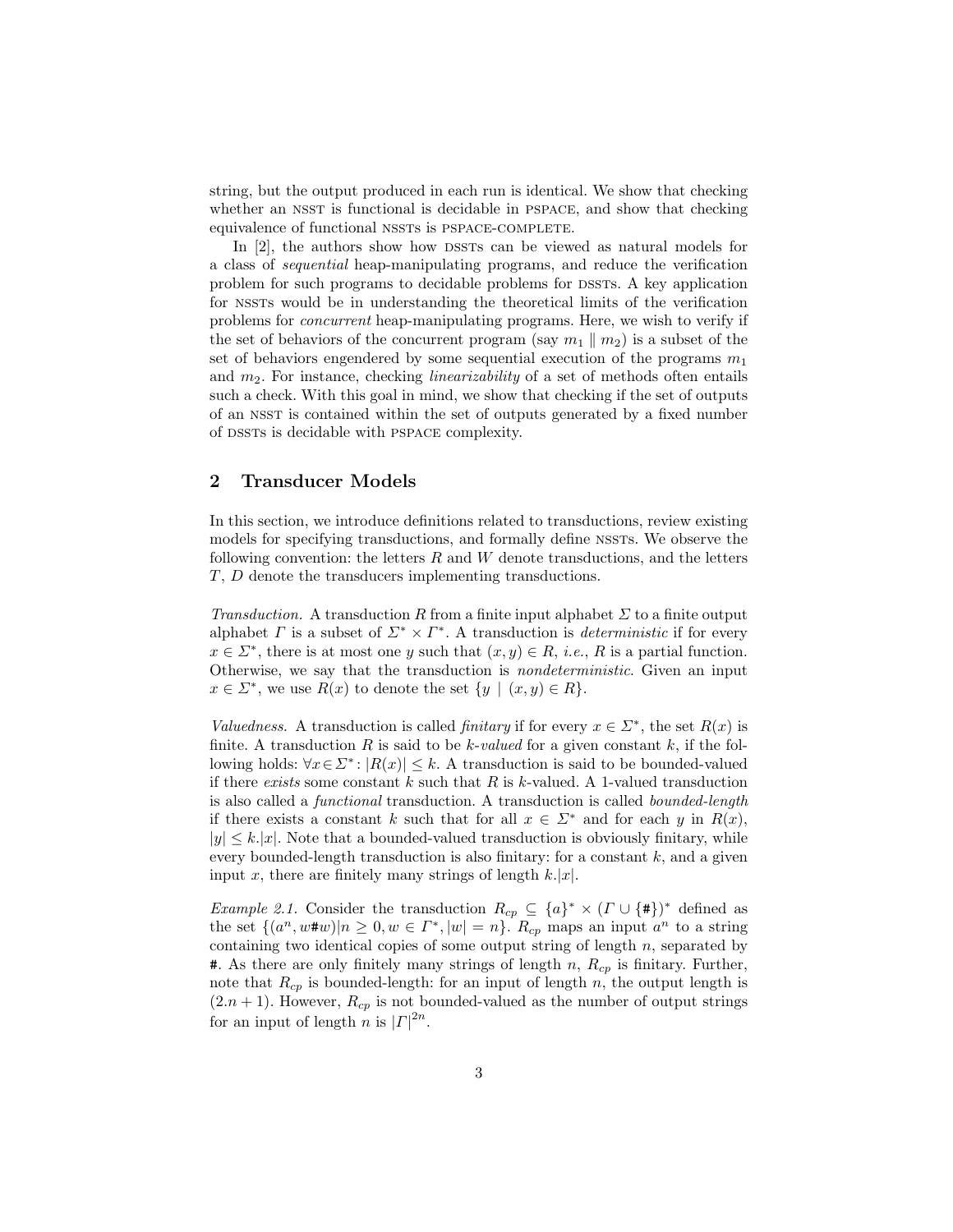Example 2.2. Consider the transduction  $R_{mult} \subseteq \Sigma^* \times \Sigma^*$  defined as the set  $\{(w, w^m) | m \geq 1, w \in \Sigma^*\}.$   $R_{mult}$  is nonfinitary, as it maps the input string w to the set of all multiples of the string w. Clearly,  $R_{mult}$  is neither boundedvalued nor bounded-length.

*Relational or Sequential Composition.* Similar to [7], we use  $R_1 \circ R_2$  to denote the composition of transductions  $R_1$  and  $R_2$  (note the order):  $R_1 \circ R_2 =$  $\{(w_1, w_3) \mid \exists w_2 : (w_1, w_2) \in R_1 \land (w_2, w_3) \in R_2\}.$ 

#### 2.1 Background

We assume that each machine in the following discussion has finite input and output alphabets  $\Sigma$  and  $\Gamma$  respectively. Each machine reads words from  $\Sigma^*$ , and outputs words in  $\Gamma^*$ . We use the notation  $\llbracket M \rrbracket$  to define the semantics of M: for an input string  $w \in \mathcal{L}^*$ ,  $\llbracket M \rrbracket(w)$  defines the set of outputs of M on input w.

Finite Transducers. A finite sequential transducer (denoted as  $NFT$ ) is a finitestate device that has a one-way read-only input tape and a one-way output tape. It scans the input tape from the left to the right, and in each state it reads an input symbol, writes a finite string to the output tape, changes its state, and moves its reading head to the next position on the input tape. In each such step, it can nondeterministically choose its next state and the output string that it writes. The output of an NFT is the string on the output tape if the NFT finishes scanning the input tape in some designated final state. Formally, we define an NFT T as the tuple  $(Q, \Sigma, \Gamma, E, q_0, F)$  where Q is a finite nonempty set of states,  $\Sigma$  and  $\Gamma$  are input and output alphabets,  $E$  is a set of transitions defined as a finite subset of  $Q \times (\Sigma \cup \{\varepsilon\}) \times Q \times \Gamma^*$ , the state  $q_0 \in Q$  is an initial state, and  $F \subseteq Q$  is a set of final states. An NFT may contain transitions in which the NFT writes some output string or changes state without moving its reading head. We call such transitions as  $\varepsilon$ -transitions, and a NFT in which such moves are disallowed is called a  $\varepsilon$ -free NFT or a nondeterministic generalized sequential machine (NGSM).

Two-way Machines. A two-way nondeterministic generalized sequential machine (denoted 2ngsm) is a finite-state device with a two-way read-only input tape and a one-way output tape. In each step, the machine reads an input symbol, changes its state, writes a finite string to its output tape, and moves its input head as per its finite-state control. The input head either does not move (denoted by 0), or is moved to the left  $(-)$  or to the right  $(+)$ . In each such move, it has a finite number of nondeterministic choices for the next state, output string written and the direction for moving its head. The string on the input tape is assumed to be  $\vdash w \dashv$ , where  $\vdash$  and  $\neg (\not\in \Sigma)$  are special symbols known as the left and right end-markers. The NGSM halts if it moves right from  $\dashv$ , or left from  $\dashv$ . It is possible that the computation of the machine may not terminate; however, only halting runs contribute to the output. The output of the machine is the string on the output tape if the machine terminates in a designated final state.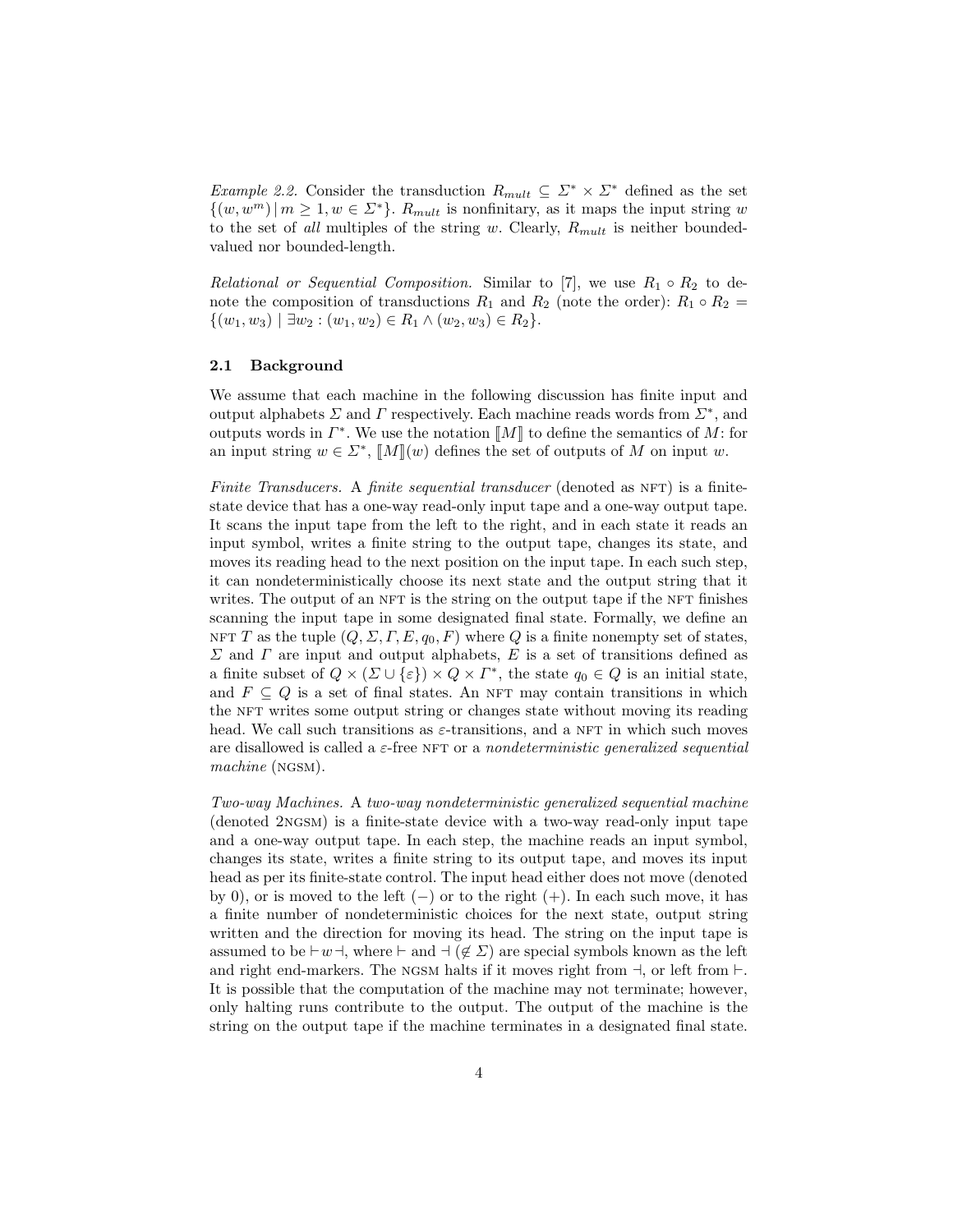Formally, a 2NGSM is specified as the tuple  $(Q, \Sigma, \Gamma, E, q_0, F)$ , where  $Q, \Sigma, \Gamma$ ,  $q_0$  and F are defined as for finite transducers, while the set of transitions E is defined as a finite subset of  $(Q \times \Sigma \cup \{\vdash, \dashv\} \times Q \times \{\neg, 0, \dashv\} \times \Gamma^*).$ 

Determinism and Valuedness. The definition of determinism is the standard one: no two distinct transitions starting in a state  $q$  have the same input symbol symbol a. The deterministic versions of the machines defined above are denoted as DFT, DGSM, and 2DGSM. The transductions implemented by a DFT, a DGSM and a 2DGSM are obviously 1-valued (and thus finitary). Further, these transductions can also be shown to be bounded-length, as on an input of length  $n$ , these machines take at most  $n$  steps, and each step contributes a constant number of symbols to the output. In an ngsm, there are only finitely many paths corresponding to each input string, and the length of output along each such path grows proportional to that of the input. Thus, the transductions implemented by an ngsm are bounded-length (and thus finitary) as well. However, note that the transductions implemented by an ngsm are not bounded-valued in general. The transductions implemented by NFT and 2NGSM are neither finitary nor bounded-length.

MSO-definable String Transductions. String transductions can be described using Monadic Second Order logic [5, 7]. The input to such a transduction is a string  $w = w_1w_2...w_k$  viewed as an input string graph  $G_i$  with  $k+1$  vertices  $v_0, \ldots, v_k$ , where the label of each edge  $(v_i, v_{i+1})$  is  $w_i$ . The labels for the vertices and the edges appearing in the output string graph are expressed in terms of MSO formulas over a fixed number of copies of  $G_i$ . Formally, a deterministic MSO-definable string transduction (DMSOS) W is specified by<sup>2</sup>: (1) a finite copy set C, (2) for each  $c \in C$ , vertex formulas  $\varphi^{c}(x)$ , which are MSO formulas with one free first-order variable variable x, and (3) for each  $a \in (\Gamma \cup \{\varepsilon\})$ ,  $c, d \in C$ , edge formulas  $\varphi_a^{c,d}(x, y)$ , which are MSO formulas with two free first order variables x and y. The output graph  $(G<sub>o</sub>)$  is defined as follows: for each vertex x in  $G_i$  and  $c \in C$ , the vertex  $x^c$  is in  $G_o$  if the vertex formula  $\varphi^c(x)$  is true, and for all vertices  $x^c, y^d$ , there is an edge  $(x^c, y^d)$  labeled by a if the edge formula  $\varphi_a^{c,d}(x)$  is *true*. Finally, the output is defined as the string formed by the sequence of symbols (other than  $\varepsilon$ ) that are the obtained by reading the labels of edges of the output graph  $G<sub>o</sub>$  in order. If  $G<sub>o</sub>$  is not a legal string graph the output is undefined. In case of MSO-definable transductions, we use the notation  $\llbracket W \rrbracket(x)$  synonymously with  $W(x)$ , where x is an input string.

The nondeterministic variant of MSO-definable string transductions is obtained by adding free second-order variables  $\mathcal{X}_1, \ldots, \mathcal{X}_n$  that range over sets of vertices. The vertex and edge formulas in this case have these variables as additional arguments. To obtain the output string graph, a (global) valuation of the

 $2$  We present a definition slightly modified from the one in [7]. For ease of exposition, we omit specification of a domain formula  $\varphi_{dom}$ , as it can be included to be a part of the vertex and edge formulas. We also allow edges in the output graph to be labeled with the empty string  $\varepsilon$ . It can be shown that such MSO-transductions are equivalent to MSO-transductions that do not make use of  $\varepsilon$ -labels.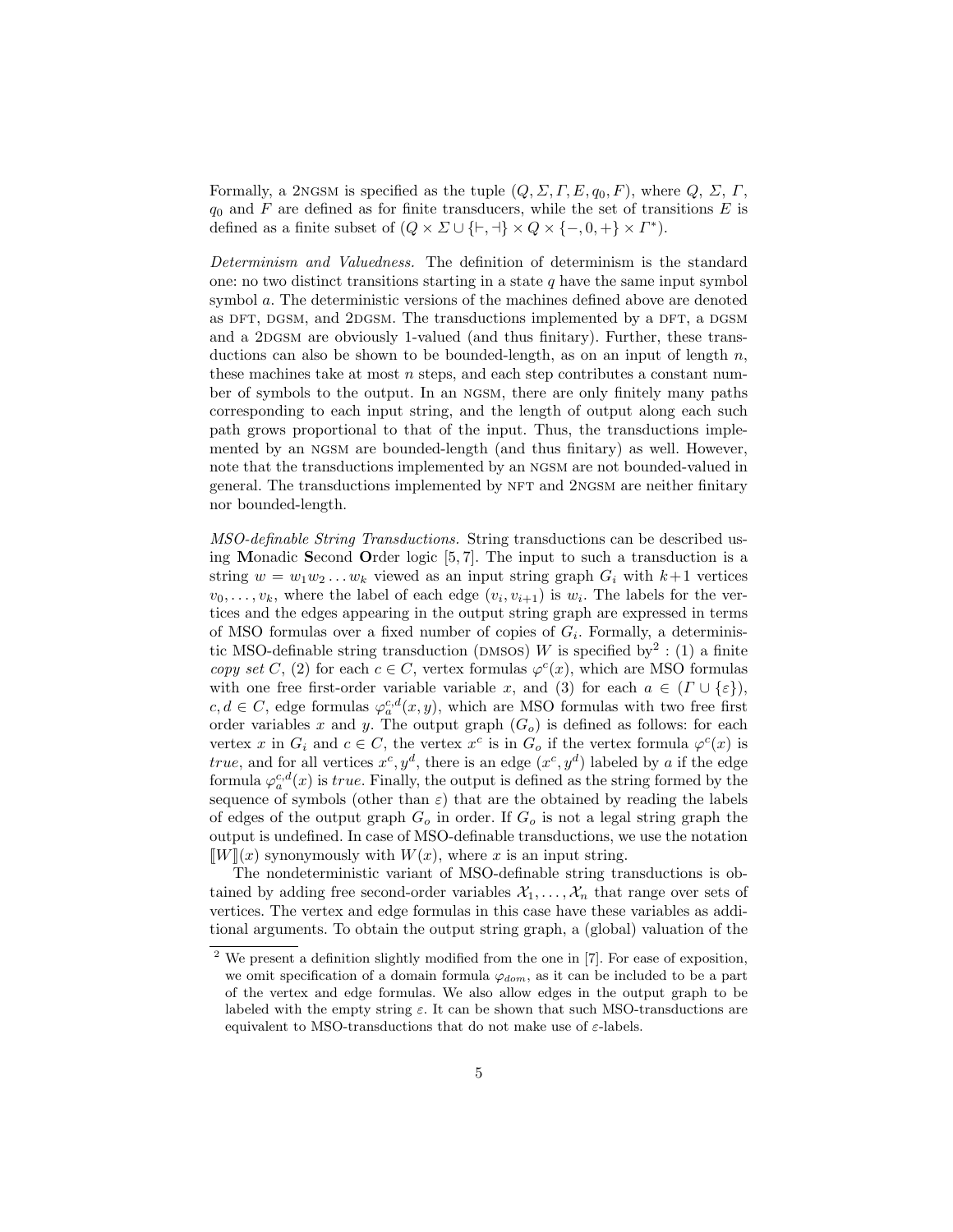second-order variables  $\mathcal{X}_1, \ldots, \mathcal{X}_k$  is chosen, and then the output string graph is obtained as in the deterministic case. As the valuation for  $\mathcal{X}_1, \ldots, \mathcal{X}_k$  is chosen nondeterministically, there can be multiple possible outputs for a given input string.

Example 2.3. Consider the transduction  $R_{ss} = \{(w, u\#v)|u, v \text{ are subsequences}\}\$ of w}, where  $u, v, w \in \Sigma^*$ , and  $\#\notin \Sigma$ . We define  $R_{ss}$  as a NMSOS transduction W by choosing the copy set  $C = \{1,2\}$ , and two parameters  $\mathcal{X}_1$  and  $\mathcal{X}_2$ . We use the formula  $\mathsf{edge}_a(x, y)$  to denote that there is an edge labeled a between vertices x and y, and the formula  $\textsf{last}(x)$  (resp. first(x)) to denote that  $x$  is the last (resp. first) node in the input string graph. We now define the edge formulas:  $\varphi_{\sharp}^{1,2}(x,y,\mathcal{X}_1,\mathcal{X}_2) \equiv \mathsf{last}(x) \land \mathsf{first}(y)$ , and,  $\forall j \in C, \forall a \in \Sigma$ :  $\varphi_a^{j,j}(x,y,\mathcal{X}_1,\mathcal{X}_2)\equiv (x\in\mathcal{X}_j)\wedge\mathsf{edge}_a(x,y),\,\text{and}\,\,\forall j\in C\colon \varphi_\varepsilon^{j,j}(x,y,\mathcal{X}_1,\mathcal{X}_2)\equiv (x\not\in\mathcal{X}_1)$  $\mathcal{X}_j$ ) ∧ $\bigvee_{a \in \Sigma}$  edge<sub>a</sub> $(x, y)$ . Intuitively, the second order variable  $\mathcal{X}_1$  is used to guess which positions of the original string contribute to  $u$ , while  $\mathcal{X}_2$  independently guesses which positions contribute to  $v$ .

Hennie Machines. A two-way machine with a writable input tape and a writeonly output tape is defined in similar fashion to a 2ngsm. The instructions of such a machine M are of the form  $(q, \sigma/\alpha, q', \gamma)$ , which means that in state q, M reads the symbol  $\sigma$  from the tape, overwrites it with the symbol  $\alpha$ , transitions to the state q' and writes the finite string  $\gamma$  to the output tape. Here,  $\sigma, \alpha \in \Sigma$ , where  $\Sigma$  is the tape alphabet, and  $\gamma \in \Gamma^*$ , which is the output alphabet. A computation of  $M$  is called  $k$ -visiting, if each position of the tape is visited  $at$ most k times. A *Hennie machine* is such a two-way machine with the property that there exists a constant  $k$  such that every computation of the machine is k-visiting. The classes of string transductions realized by nondeterministic and deterministic Hennie machines are denoted by NHM and DHM, respectively.

*Example 2.4.* Consider the transduction  $R_{cp}$  of Ex. 2.1. In [7], it is shown that  $R_{cp}$  can be realized by an NHM moving in two left-to-right passes over the tape. In the first pass, it nondeterministically overwrites the input string  $a^n$  with some output string  $w$ , and also writes  $w$  to the output. It then scans backward to the beginning of the (overwritten) input, writes # to the output, and copies the contents of the input tape to the output a second time. The NHM is 3-visit.  $\square$ 

### 2.2 Streaming String Transducers

Deterministic streaming string transducers (DSST) have been proposed as an effective machine model for MSO-definable string transductions  $[2, 1]$ . A DSST makes a single left-to-right pass over the input string mapping it to the output string, while using a fixed set of string variables that can store strings over the output alphabet. In each step, a DSST reads an input symbol  $a$ , changes its state and updates all its string variables simultaneously using a copyless assignment. The right-hand-side (RHS) of any assignment to a string variable is a concatenation of output symbols and some string variables, with the restriction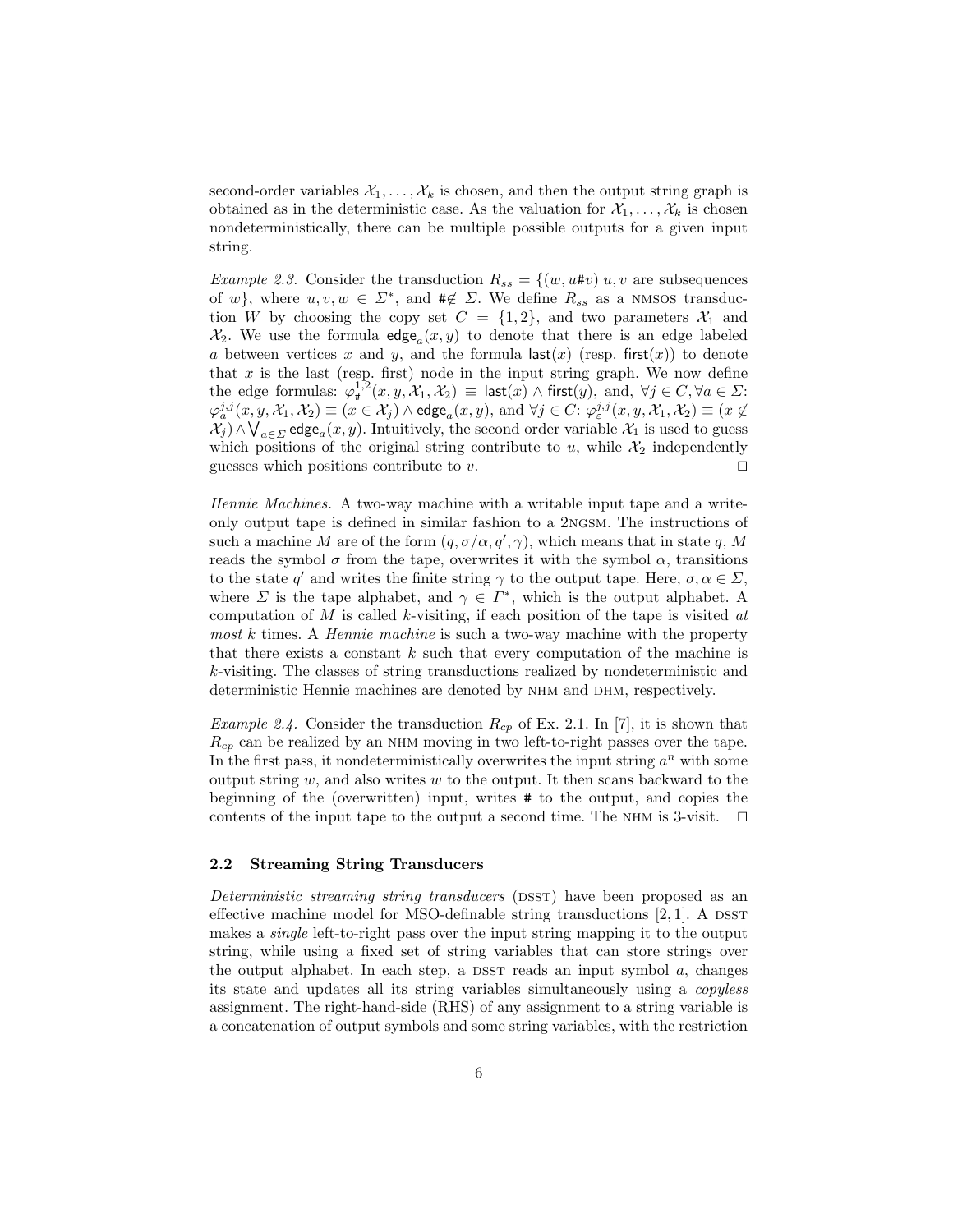that in a given parallel assignment, any string variable can appear at most once across all the right-hand-sides. For instance, let  $X = \{x, y\}$  be the set of string variables, and let  $\alpha, \beta, \gamma \in \Gamma^*$  be strings of output symbols. Then, the update  $(x, y) = (\alpha \cdot x \cdot \beta \cdot y \cdot \gamma, \varepsilon)$  is a copyless assignment, as it contains only one occurrence of x and y each. On the other hand, the assignment  $(x, y)$  $(x,y, y,\alpha)$  is not copyless as the variable y appears in the RHS twice. The two main extensions to the DGSM model are that  $(1)$  DSSTs are not constrained to add output symbols only at the end of the tape, and (2) they can compute the output in multiple chunks that can be extended and concatenated (but not duplicated) as needed.

We now present a nondeterministic extension of DSSTs: the class of nondeterministic streaming string transducers (NSSTS). An NSST is defined as the tuple  $(Q, \Sigma, \Gamma, X, E, q_0, F)$ , where Q is a finite nonempty set of states,  $\Sigma$  and  $\Gamma$  are respectively the input and output alphabets, X is a finite set of *string variables* with A as a set of *copyless assignments* to variables in  $X$  (mappings  $\alpha$  from X to  $(X \cup \Gamma)^*$  such that for any  $x \in X$ , x appears at most once in the set  $\{\alpha(y) \mid y \in X\}$ , E is a set of transitions that is a finite subset of  $(Q \times \Sigma \times A \times Q)$ ,  $q_0$  is an initial state, and  $F: Q \to (X \cup \Gamma)^*$  is a partial output function such that for every  $q \in Q$  and  $x \in X$ , there is at most one occurrence of x in  $F(q)$ .

Semantics. We first make an observation: copyless assignments are closed under sequential composition, *i.e.*, if  $\alpha_1$  and  $\alpha_2$  are copyless assignments, the assignment  $\alpha_1 \circ \alpha_2$  is also copyless. We define the semantics of an NSST in terms of the *summary* of a computation of the NSST. For an NSST starting in state  $q$ and processing the input string  $w$ , the summary is a set of pairs of the form  $(\alpha, q')$ , where  $\alpha$  represents the effect of a sequence of copyless assignments to the string variables, and  $q'$  is a possible next state. Let id denote the identity assignment, *i.e.*, it maps each  $x$  to  $x$ . We inductively define the summary  $\Delta$  as a mapping from  $Q \times \Sigma^*$  to  $2^{A \times Q}$ , where:  $\Delta(q, \varepsilon) = \{(\mathsf{id}, q)\}\$ , and  $\Delta(q, w.a) = \{(\alpha_w \circ \alpha, q') \mid \exists q_1, \text{ s.t. } (\alpha_w, q_1) \in \Delta(q, w) \land (q_1, a, \alpha, q') \in E\}.$ 

A valuation of a string variable is defined as the function  $\nu : X \to \Gamma^*$ , which maps each variable to some string in  $\Gamma^*$ . Such a valuation is extended to map strings in  $(X \cup \Gamma)^*$  to  $\Gamma^*$  in a natural fashion. Let  $\nu_{\varepsilon}$  be the initial valuation, where for all  $x \in X$ ,  $\nu_{\varepsilon}(x) = \varepsilon$ . We define the semantics of an NSST T as the set of outputs  $T(x)$  generated by T on input string w:

$$
[[T]](w) = \{ \nu_{\varepsilon}(\alpha_w \circ F(q)) \mid (\alpha_w, q) \in \Delta(q_0, w) \text{ and } F(q) \text{ is defined} \}.
$$

We now illustrate the model using a couple of examples.

*Example 2.5.* The NSST  $T_{ss}$  implementing the transduction  $R_{ss}$  from Ex. 2.3 has a single state  $q$  and uses two string variables  $x$  and  $y$ . For each input symbol  $a$ , it nondeterministically decides to append  $a$  to  $x$  or  $y$  or both or none. Formally, the transitions of  $T_{ss}$  are of the form  $(q, a, (x, y) := (x, \gamma_1, y, \gamma_2), q)$ , where  $\gamma_1, \gamma_2 \in$  $\{\varepsilon, a\}$ . The output function is defined as  $F(q) = x.*.y$ .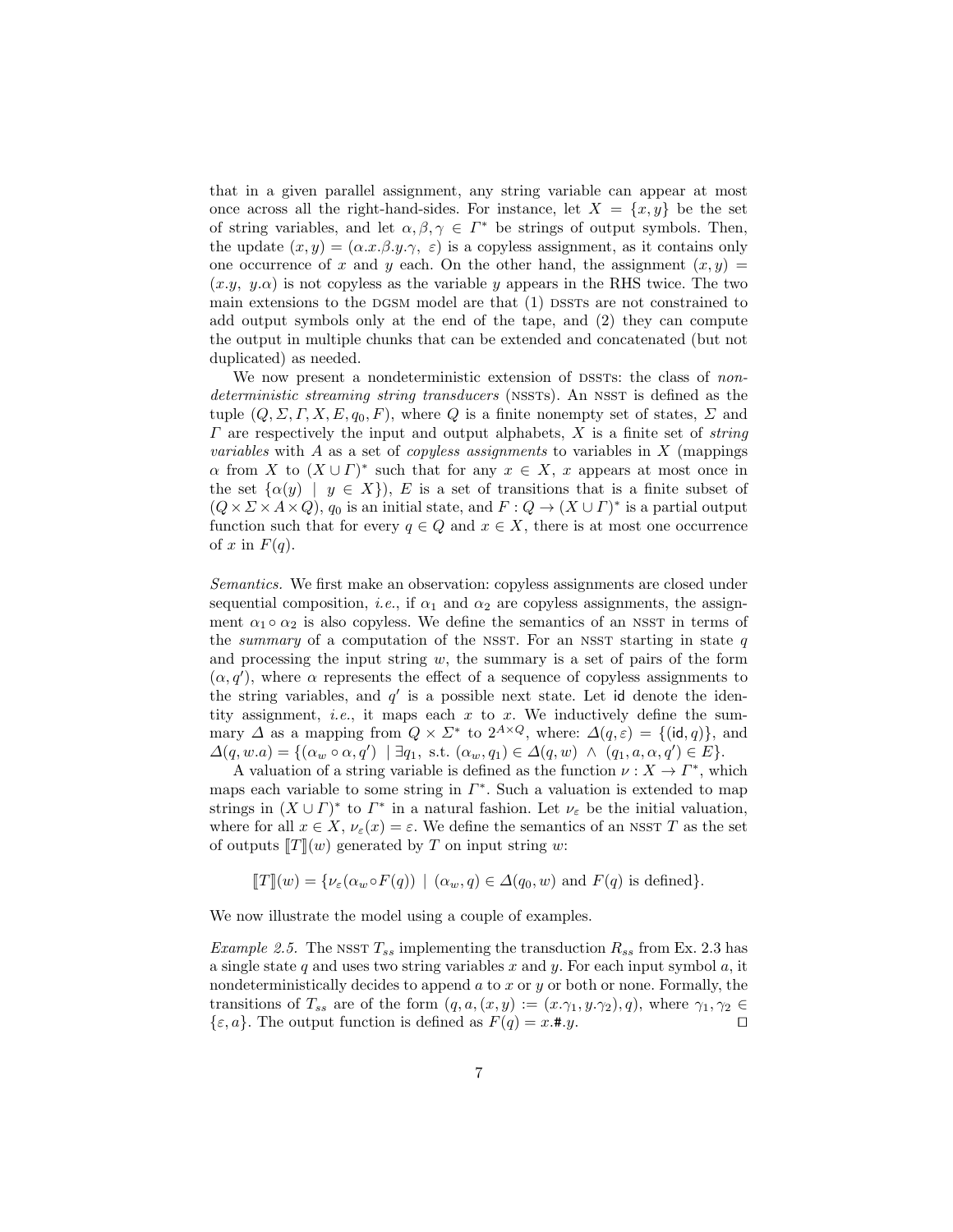*Example 2.6.* The NSST  $T_{cp}$  implementing the transduction  $R_{cp}$  from Ex. 2.1 has a single state  $q$  and uses two string variables  $x$  and  $y$ . For each input symbol it nondeterministically chooses an output symbol  $\gamma \in \{a, b\}$  and appends it to both x and y, i.e., the set of transitions  $E = \{(q, a, (x, y) := (x, \gamma, y, \gamma), q) \mid \gamma \in \{a, b\}\}.$ The output function is defined as  $F(q) = x.* y$ .

Extensions and Subclasses. An NSST with  $\varepsilon$ -transitions ( $\varepsilon$ -NSST) can update its string variables and change state without consuming an input symbol, *i.e.*  $E$  is a finite subset of  $(Q \times (\Sigma \cup \{\varepsilon\}) \times Q \times A)$ . As we will see in Sec. 3, an  $\varepsilon$ -NSST is more powerful than an NSST as it can implement nonfinitary transductions.

Lastly, we note some important subclasses of NSSTs, based on their valuedness. An NSST  $T$  is said to be  $k$ -valued, if the underlying transduction that it implements is k-valued, *i.e.* for a given constant k,  $\forall w \in \Sigma^*$ ,  $||T||(w)| \leq k$ . If there exists some constant k such that T is k-valued, we say that T is bounded*valued*, and if  $k = 1$ , we say that the NSST is *functional*. A functional NSST has the property that for any input string, all runs that end in a state q where  $F(q)$ is defined produce the same output string. Thus, the transduction realized by such an NSST is a partial function. Functional NSSTs are an interesting subclass of nssts, as their decision problems have good algorithmic properties.

## 3 Expressiveness Results

In this section, we first characterize the expressive power of NSSTs and then highlight some of the important properties of NSSTS. For classes of transductions  $C_1$  and  $C_2$ , we denote by  $C_1 \subseteq C_2$  the fact that for every transducer T of type  $C_1$ , there is a transducer T' of type  $C_2$  such that  $[[T] = [[T']]$ . We say that  $C_1$  is<br>cause ammerging to  $C_1$  if  $C_2 \subseteq C_2$  and  $C_2 \subseteq C_1$ . The following relationships are equi-expressive to  $C_2$  if  $C_1 \subseteq C_2$  and  $C_2 \subseteq C_1$ . The following relationships are known: DMSOS = 2DGSM [7], DMSOS = DSST [1], NMSOS  $\&$  2NGSM and 2NGSM  $\&$ nmsos [7].

We begin by comparing the expressive power of NSSTs with respect to that of existing models/machines for nondeterministic transductions such as nmsostransductions, ngsm, and 2ngsm.

#### 3.1 Comparing NSSTs with existing models

Expressive power of NGSM vs. NSST. A NGSM is a NSST with a single string variable (say x), and every transition is of the form  $(q, a, x := x, \gamma, q')$ , where  $a \in \Sigma$ , and  $\gamma \in \Gamma^*$ . Thus, NGSM  $\subseteq$  NSST.

Expressive power of NMSOS vs. NSST. We now show that the the class of NSSTs is equi-expressive to nmsos-transductions. We first show that for every nmsos W, we can obtain a NSST T such that  $\llbracket W \rrbracket = \llbracket T \rrbracket$ . The key idea is that any nmsos transduction can be expressed as the composition of a nondeterministic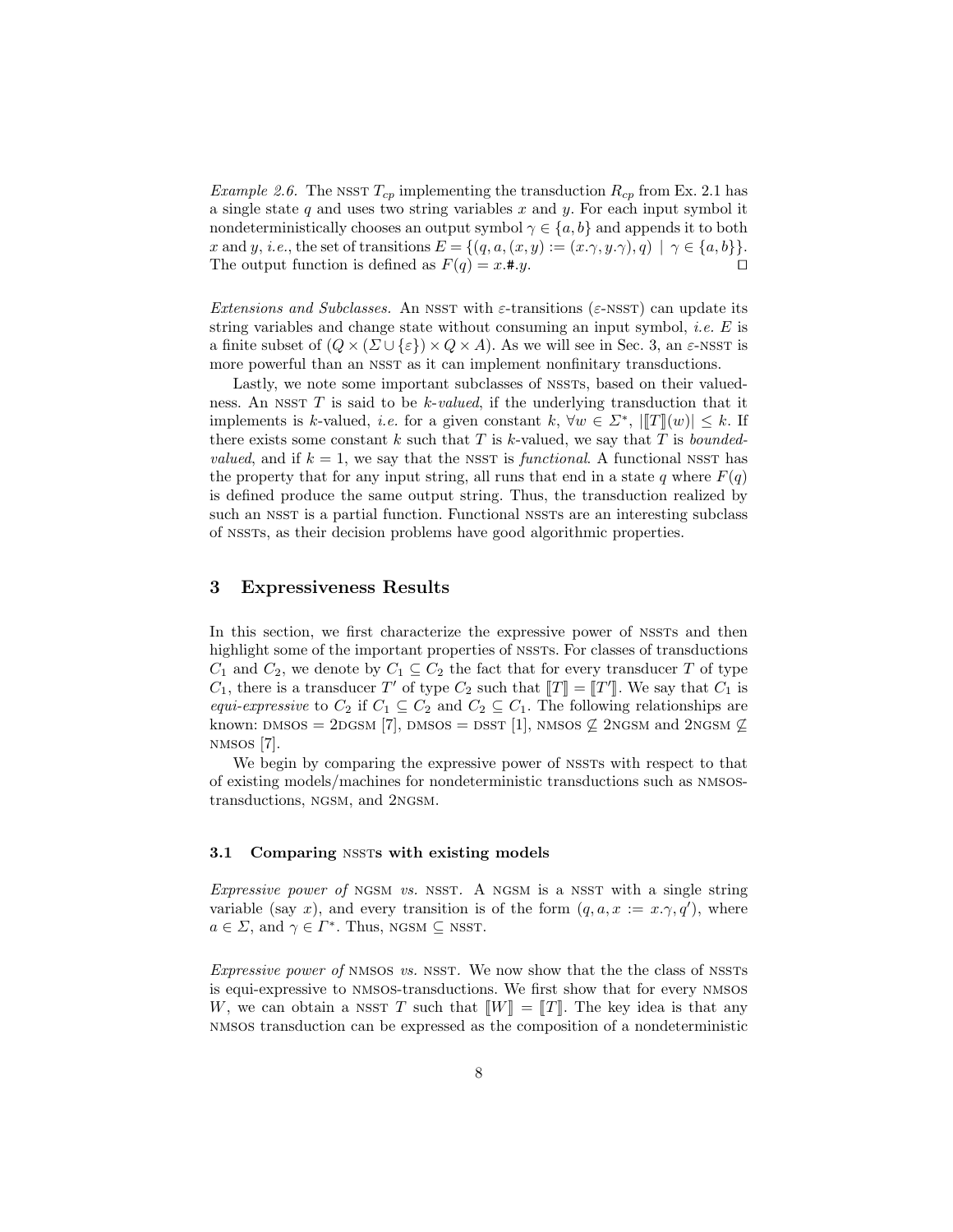string relabeling relation with a DMSOS transduction, and that for each DMSOS transduction, there is an equivalent  $DSST<sup>3</sup>$ .

## Lemma 3.1. NMSOS  $\subseteq$  NSST.

*Proof.* Let  $W \subseteq \Sigma^* \times \Gamma^*$  be an NMSOS transduction. We show the existence of an equivalent NSST  $T$  that implements  $W$ .

A tranduction  $\rho \subseteq \Sigma_1^* \times \Sigma_2^*$  is called a string relabeling if  $(\varepsilon, \varepsilon) \in \rho$ , and there exists a relation  $R \subseteq \Sigma_1 \times \Sigma_2$  such that  $(a.w, b.w') \in \rho$  if  $(a, b) \in R$ and  $(w, w') \in \rho$ . We recall a result from [7] that shows that for every NMSOS transduction  $W \subseteq \Sigma^* \times \Gamma^*$ , we can find a string relabeling transduction  $\rho \subseteq$  $\Sigma^* \times \Sigma_1^*$  and a DMSOS transduction  $W_{det} \subseteq \Sigma_1^* \times \Gamma^*$  such that  $W = \rho \circ W_{det}$ . We note that from [1] we know that for every DMSOS transduction from  $\Sigma_1$  to  $\Gamma$ , there exists an equivalent DSST (say  $T_{det}$ ) that implements it.

Let  $R = \Sigma \times \Sigma_1$ . Now consider the transformation in which we replace every transition of  $T_{det}$  of the form  $(q, \sigma', \alpha, q')$  by a set of transitions  $\{(q, \sigma, \alpha, q')\mid$  $(\sigma, \sigma') \in R$ ; let the resulting transducer be denoted by T. It is clear that T may be nondeterministic, as the replacement transformation might cause transitions labeled with distinct  $\sigma'$  symbols to be labeled with the same  $\sigma$ .

For the above  $R$ , consider the string relabeling transduction  $\rho$ ; it contains all pairs of strings  $(u, u')$  such that  $u \in \Sigma^*$  and  $u' \in \Sigma^*_1$ . Further, we know that for each u' input to  $T_{det}$ , if  $(u', w) \in [T_{det}]$ , then  $(u', w) \in W_{det}$ . Thus, for each  $u \in \Sigma^*$  and each  $w \in [T](u)$ , there exists a u' such that  $(u, u') \in \rho$  and  $(u', w) \in W$ . In other words T is an NSST that implements the transduction  $(u', w) \in W_{det}$ . In other words, T is an NSST that implements the transduction  $\rho \circ W_{det}, i.e.,$  it implements W.

We now show that for every NSST  $T$  we can define a NMSOS transduction W such that  $T = W$ . In [1], the authors shows how a sequence of states and copyless assignments of a DSST can be encoded in the copy set of a DMSOStransduction. As a run of an NSST  $T$  is such a sequence of states and assignments, it can also be encoded in the copy set of a DMSOS-transduction. The key ideas in this construction are: (1) Let  $n_x = \max_E |\alpha(x)|$  (*i.e.* the maximum number of output symbols added by any assignment to the string variable  $x$ ). Then, assignments to x can be encoded within a copy set that has at most  $n_x+2$  copies. In any step, for each string variable x, we maintain a designated start vertex  $x^b$ and a designated end vertex  $x^e$  for x, and the valuation of  $x(\nu(x))$  is obtained from the string graph corresponding to the path beginning at  $x^b$  and ending in  $x^e$ . This graph is linear and connected by construction. (2) Concatenation of

<sup>&</sup>lt;sup>3</sup> In the original version of this paper, we had a different proof that relied on NSSTs being closed under sequential composition. However, the proof for closure under sequential composition had a bug that was pointed out to us by Joost Engelfriet in personal correspondence. Further, he also pointed out that closure under sequential composition does not seem to be key for proving Lemma 3.1. Thus, the revised proof does not use the closure property. Once we independently establish that nmsos-transductions and nsst are equi-expressive, closure under sequential composition follows from the fact that nmsos-transductions are closed under sequential composition (Theorem 3.3).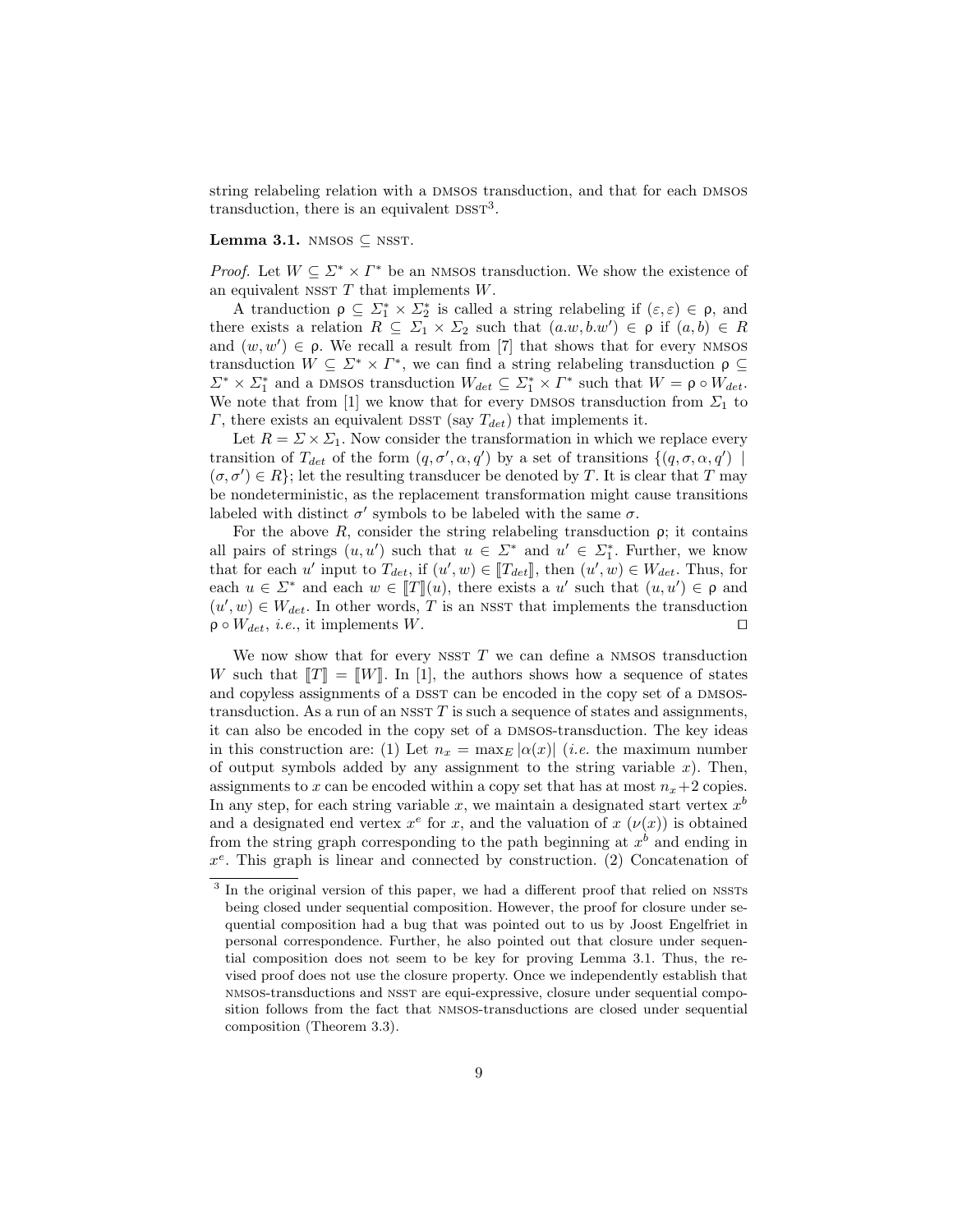string variables, say  $x := x \cdot y$ , is encoded by adding an edge between  $x^e$  and  $y^b$ . (3) A state of the streaming transducer can be encoded by an MSO-formula on the input graph (these formulas essentially capture the next-state function). (4) The output is defined if the output graph – the sequence edges beginning in the start vertex for the output and concluding in the end vertex – is a string graph.

#### Lemma 3.2. NSST  $\subseteq$  NMSOS.

*Proof.* Recall that a NMSOS transducer  $W$  has a finite copy set  $C$ , and a finite set of parameters  $\mathcal{X} = {\mathcal{X}_1, \ldots, \mathcal{X}_m}$ , *i.e.*, second order variables ranging over sets of vertices. This proof combines two main ideas: (a) a given run of a NSST T can be encoded in the finite copy set of a NMSOS transducer  $W$ , and, (b) each run of  $T$  can be *guessed* by  $W$  by guessing a valuation for its parameters. The construction for part (a) is as discussed, for details see [1]. We focus on part (b).

As  $T$  is nondeterministic, there may be multiple transitions on a given input symbol that are enabled in a state  $q$ . However, as the assignment in each transition is a copyless assignment over the same set of string variables, the copy set required is the same as that for encoding a single run. However, different runs may label an edge in the copy set with different labels.

To make the NMSOS transduction  $W$  mimic a single run of  $T$ , we add parameters that consistently choose among the different labels available for a given set of edges. Let the maximum number of transitions of  $T$  from any state  $q$  on any input symbol a be d. Then, W uses the set of parameters  $\mathcal{X} = \{X_1, \ldots, X_d\}.$ Intuitively, the  $j^{th}$  nondeterministic transition of T is chosen by W if the corresponding vertex of the input graph is present in the valuation chosen for  $\mathcal{X}_i$  by W. Choosing the  $j<sup>th</sup>$  transition fixes a particular assignment  $\alpha_j$  to each string variable v. Now for each edge formula  $\varphi_a^{i,j}(x, y)$  that encodes the action of  $\alpha_j$ , we define  $\varphi_a^{i,j}(x, y, \mathcal{X}_1, \dots, \mathcal{X}_d) = \varphi_a^{i,j}(x, y) \wedge (x \in \mathcal{X}_j)$ . We can similarly encode the next state function in terms of the parameters.

We also assume that each of the vertex and edge formulas is conjoined with a domain formula that specifies that for any vertex  $x \in G_i$ , x is contained in at most one  $\mathcal{X}_i$  in a given valuation, and the union of all  $\mathcal{X}_i$  covers the set of all vertices of the input graph<sup>4</sup>. In other words, using the parameters in  $\mathcal{X}, W$  first guesses a possible sequence of choices at each state in  $T$ , and then encodes that sequence using the copy set and next-state relations (which are MSO-formulas as in the deterministic case). It is obvious that the number of parameters required is at most d, and thus finite.  $\Box$ 

From Lemmas 3.2 and 3.1, we can conclude that NSSTs are equi-expressive to nmsos-transductions, formalized in Theorem 3.1 below.

#### Theorem 3.1.  $N SST = NMSOS$ .

<sup>&</sup>lt;sup>4</sup> It further ensures the technicality that if the number of outgoing transitions of T corresponding to a particular state and input symbol is  $d'$ , where  $d' < d$ , then in this case, all  $\mathcal{X}_j$  where  $j > d'$  always evaluate to the empty set.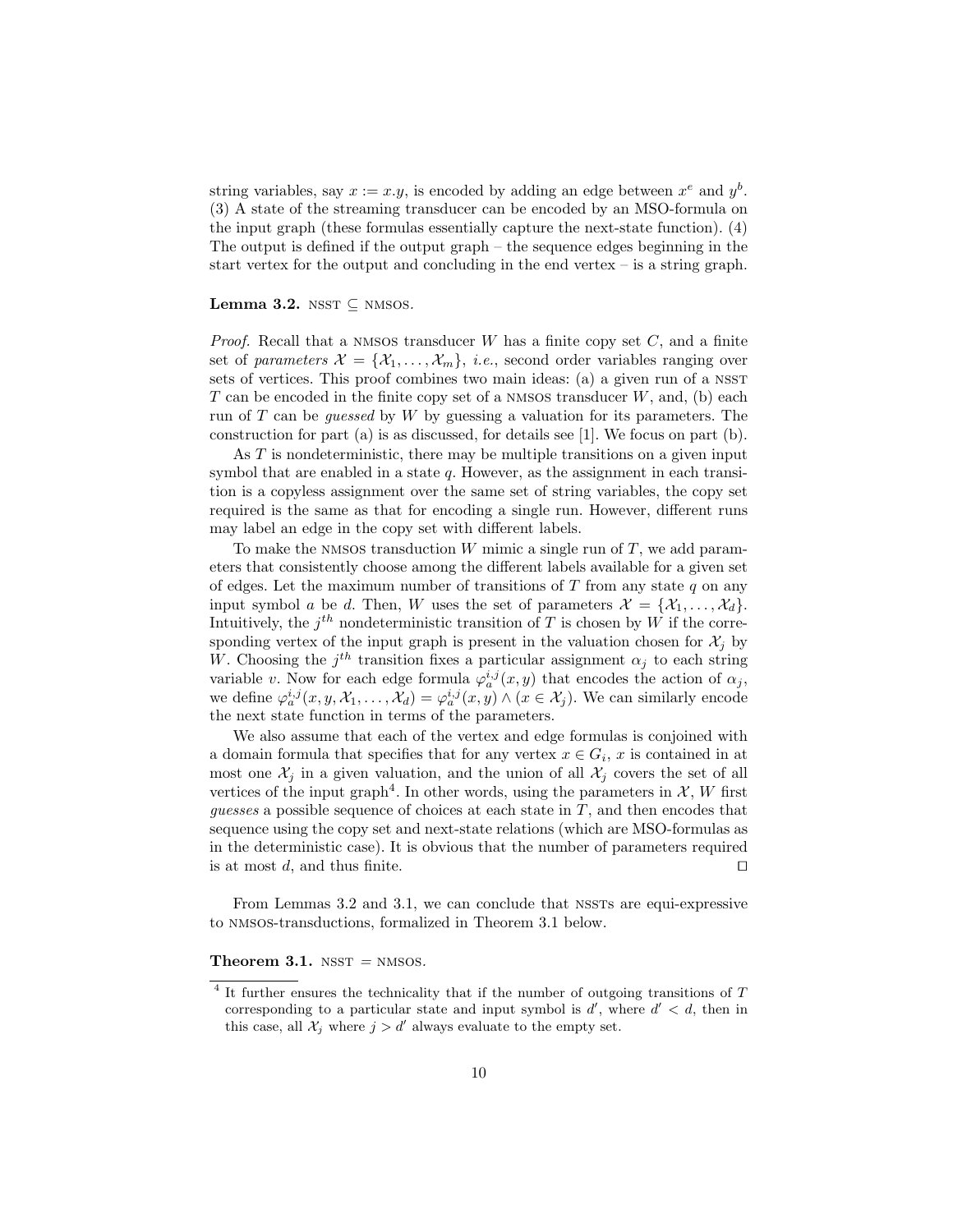Comparing  $\varepsilon$ -NSSTs with existing models. We now investigate the expressive power of  $\varepsilon$ -NSSTs, *i.e.*, NSSTs that are allowed transitions without consuming any input symbol. The expressive power of  $\varepsilon$ -NSSTs is greater than that of NSSTs: consider an  $\varepsilon$ -NSST in which there is a state q reachable from the initial state  $q_0$ on the input string w, and q has an  $\varepsilon$ -loop (a cycle with only  $\varepsilon$ -transitions) that adds some symbols to the output. The set of outputs for any input with  $w$  as its prefix is infinite, as the  $\varepsilon$ -NSST can cycle through the  $\varepsilon$ -loop an infinite number of times. Thus, the transduction realized by a general  $\varepsilon$ -NSST is nonfinitary.

If we restrict  $\varepsilon$ -NSSTs so that they are  $\varepsilon$ -loop-free, then we can show that the class of such transducers coincides with NSSTs. The proof uses a construction similar to the one used for eliminating  $\varepsilon$ -transitions in NFAs: a finite sequence of transitions of the form  $(q_1, \varepsilon, \alpha_1, q_2), \ldots, (q_n, \varepsilon, \alpha_n, q_{n+1}), (q_{n+1}, a, \beta, q')$  can be replaced by the single transition:  $(q_1, a, \alpha_1 \circ \ldots \circ \alpha_n \circ \beta, q')$ . Since the transducer is  $\varepsilon$ -loop-free, an infinite sequence with  $\varepsilon$ -transitions does not exist.

We now compare  $\varepsilon$ -NSSTs with 2NGSMs. Though both classes can implement nonfinitary transductions, we show that their expressive power is incomparable. We first note that NMSOS  $\nsubseteq$  2NGSMs [7], and as NSST = NMSOS (Theorem 3.1), and NSST  $\subseteq \varepsilon$ -NSST, we have that  $\varepsilon$ -NSST  $\nsubseteq$  2NGSM, *i.e.*, there are transductions implemented by NSSTs and  $\varepsilon$ -NSSTs that cannot be implemented by 2NGSMs. We further show that 2NGSM  $\mathcal{L} \in \text{NSST}$ , by an example transduction that can be realized by a 2NGSM but cannot be realized by an  $\varepsilon$ -NSST. A similar example is used in [7] to show the incomparability of nmsos with 2ngsm; however, the argument used therein is not applicable in our setting, as the transductions realized by both 2NGSMs and  $\varepsilon$ -NSSTs are nonfinitary.

**Theorem 3.2.** The transduction  $R_{mult} = \{(w, w^m) | m \ge 1, w \in \Sigma^*\}$  can be realized by a 2NGSM, but cannot be realized by an  $\varepsilon$ -NSST.

*Proof.* The 2NGSM implementing the transduction  $R_{mult}$  has three states q,  $q_b$ and halt. It starts in state q scanning the input  $\vdash w \dashv$  from left to right, simultaneously copying it to the output. Upon reaching  $\exists$ , it either transitions to the state halt and moves right from  $\exists$ , or transitions to  $q_b$  and scans the input from right to left without producing any output. Once it reaches  $\vdash$ , it transitions back to the state q.

We note that  $R_{mult}$  is a nonfinitary transduction. If there is a  $\varepsilon$ -NSST  $T_{\varepsilon}$  that implements it, it must have a  $\varepsilon$ -loop on some state q that is reachable from the initial state  $q_0$ . We denote the summary of  $T_\varepsilon$  for the  $\varepsilon$ -loop by  $\Delta(q, \varepsilon$ -loop). Suppose  $\Delta(q, \varepsilon\text{-loop}) = (\beta, q)$ . Let  $u, v \in \Sigma^*$  be substrings of w such that  $u.v =$ w, u is the input that drives  $T_{\varepsilon}$  from  $q_0$  to q, and v is the input that drives  $T_{\varepsilon}$  from q to some state q' (possibly the same), where  $F(q')$  is defined. Now let  $\Delta(q_0, u) = (\alpha_1, q), \Delta(q, v) = (\alpha_2, q').$  Then  $\Delta(q, w)$  is the set  $\{(\alpha_1 \circ \alpha_2, q'), (\alpha_1 \circ$  $\beta \circ \alpha_2, q'), (\alpha_1 \circ \beta \circ \beta \circ \alpha_2, q'), \ldots$ 

Suppose the number of symbols added to the output by  $\alpha_1$  is  $t_1$ , by  $\beta$  is t, and by  $\alpha_2$  is  $t_2$ . Then the lengths of the outputs of  $T_\varepsilon$  in state  $q'$  are  $t_1 + t_2$ ,  $t_1 + t_1 + t_2$ ,  $t_1 + 2t_1 + t_2$ , and so on. However,  $R_{mult}$  requires that for any input w, each of the outputs have length that is a multiple of  $|w|$ . This is possible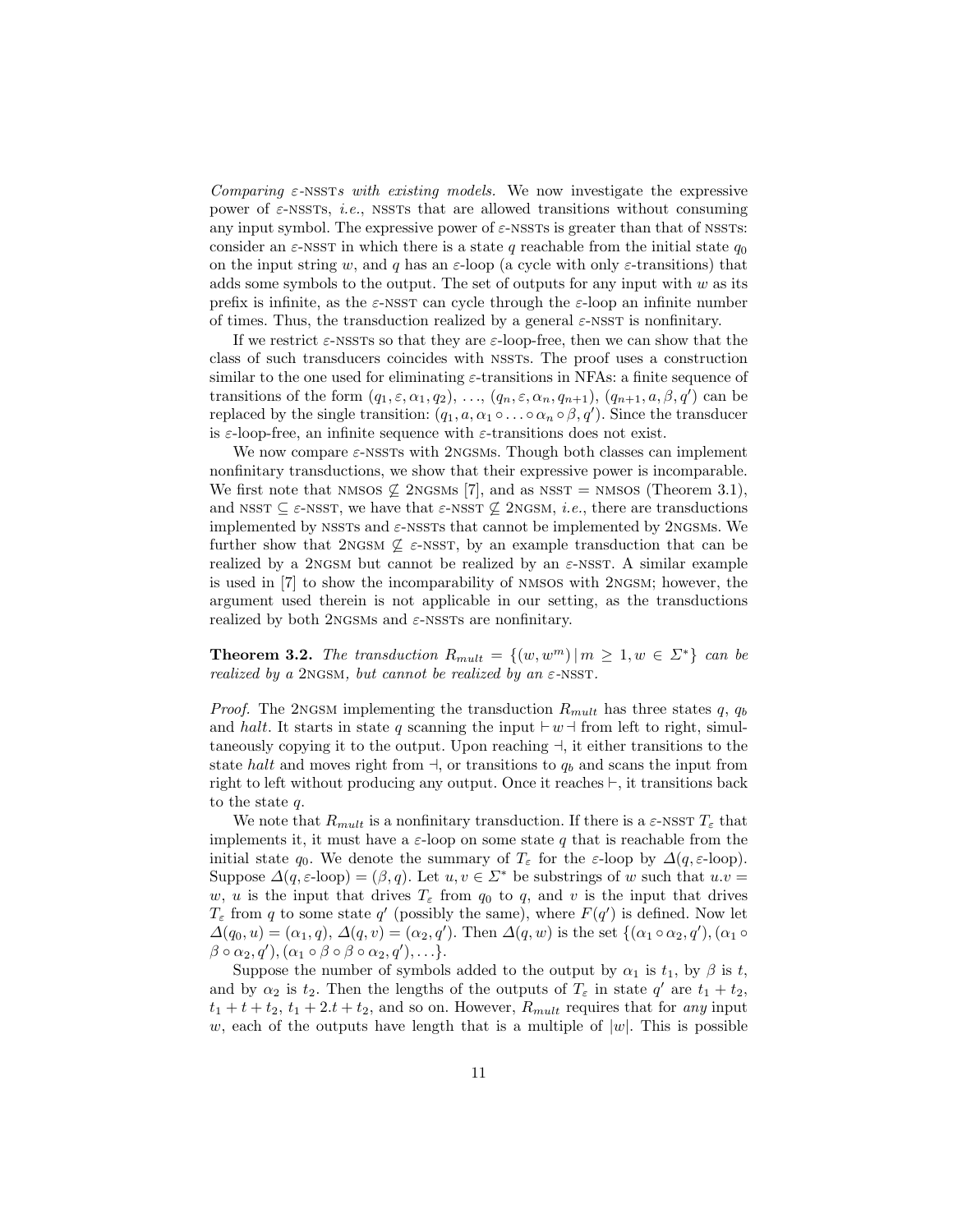only if  $t_1 = t_2 = 0$  and  $t = |w|$ . However, t is a fixed number for a given  $\varepsilon$ -loop, and independent of the input w. Thus, once we fix  $T_{\varepsilon}$ , it will produce incorrect outputs for any w where  $|w| \neq t$ .

#### 3.2 Properties of NSSTs

As NMSOS transductions are closed under sequential composition  $[4, 7]$ , the following result follows from Theorem 3.1.

**Theorem 3.3.** Let  $T_1$  be a  $(\Sigma_1, \Gamma_1)$ -NSST,  $T_2$  be a  $(\Sigma_2, \Sigma_3)$ -NSST, then there exists an  $(\Sigma_1, \Sigma_3)$ -NSST  $T_s = T_1 \circ T_2$ , i.e., for all strings  $w \in \Sigma_1^*$ , we have  $[T_s](w) = \bigcup$  $u \in \llbracket T_1 \rrbracket(w)$  $\llbracket T_2 \rrbracket(u).$ 

**Theorem 3.4.** The transduction implemented by an NSST  $T$  is bounded-length, i.e., there exists a constant c such that  $\forall w \in \Sigma^*$ , if  $u \in [T](w)$ , then  $|u| \le c \cdot |w|$ .

*Proof.* We use the notation  $|\alpha(x)|$  to denote the number of output symbols in the expression  $\alpha(x)$ . We define  $|\alpha| = \sum_{x} (|\alpha(x)|)$ . Now let  $\ell_{max} = \max_{E}(|\alpha|)$ , *i.e.*, the maximum number of output symbols added by *any* transition in  $T$ . Let  $u_w$  be the shorthand for some output of T upon reading the string w. We prove the result by induction on the length of the input. The base case is valid; since if  $|w| = 0$ , the length of  $u_w$  is zero. The inductive hypothesis is stated as follows: for input w, if  $u_w \in [T](w)$ , then  $|u_w| \leq \ell_{max}$ . Now consider an input of the form w.a, and let q be the state of T after reading w. Let  $E'$  be the subset of E containing transitions of the form  $(q, a, \beta, q')$ . The number of output symbols added by any transition in E' is bounded by  $\max_{E'} |\beta|$ . However, by definition,  $\ell_{max} \ge \max_{E'} |\beta|$ . Thus, for any  $u_{w,a} \in [T](w.a), |u_{w,a}| \le \ell_{max}.|w| + \ell_{max}.$ <br>Thus,  $|u_{w,a}| \le \ell_{max}.|w.a|$ , since  $|w.a| = |w| + 1$ . Thus,  $|u_{w.a}| \leq \ell_{max}.|w.a|$ , since  $|w.a| = |w| + 1$ .

Functional NSSTs. It is clear that the expressive power of functional NSSTs is identical to that of the class DSST, as a transduction realized by a functional NSST is deterministic and MSO-definable, *i.e.*, a DMSOS transduction, which is the same as that for a DSST.

#### **Theorem 3.5.** Functional NSST  $=$  DSST.

It is also easy to show that functional NSSTs are closed under sequential composition. The results follow from the fact that NSSTs are closed under sequential composition, and single-valued transductions are closed under sequential composition. Finally, the expressivity relations between the different transducer models are as shown in Fig. 3.1.

### 4 Decision Problems

In this section, we discuss decision problems for NSSTs, with special heed to the class of functional nssts. In what follows, we make use of 1-reversal-bounded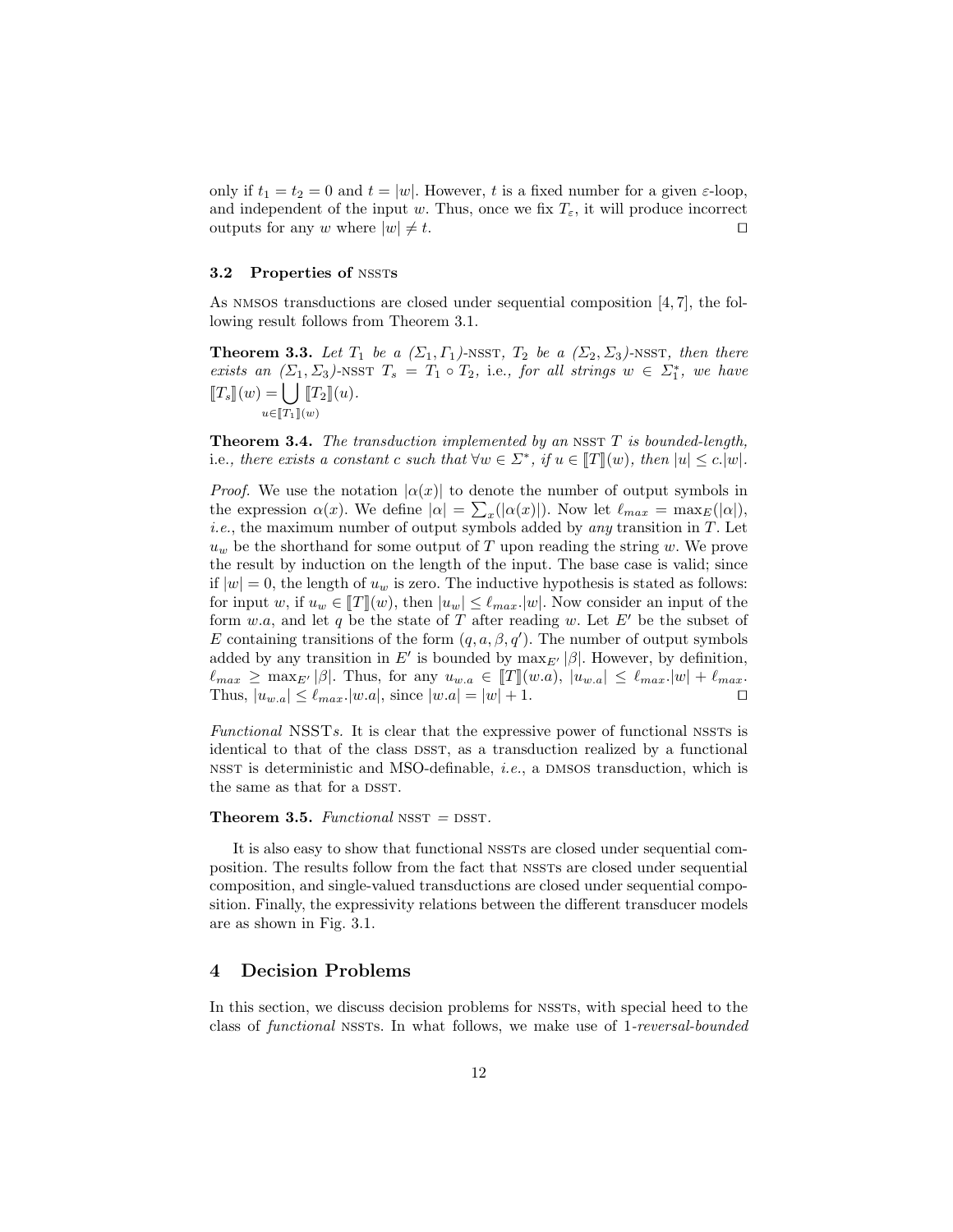

Fig. 3.1: Expressivity Results.

 $m$ -counter machines. Such a machine is an NFA augmented with  $m$  counters, where each counter can make at most one reversal  $(i.e.,$  in any computation each counter can go from increasing to decreasing mode at most once). It has been shown that the nonemptiness problem for such machines is in NLOGSPACE in the size of the machine's description. For further details on reversal-bounded counter machines, please see [9].

Checking functionality. We now address the problem of checking if an arbitrary nsst is functional. We show that this problem is decidable, and present an algorithm with pspace complexity. To a large extent, our algorithm draws upon techniques developed for checking equivalence of  $DSSTs$  discussed in [2]. We use the following intuition: An NSST is not functional if there exists some input string w such that there are outputs  $y_1, y_2 \in [T](w)$  and  $y_1 \neq y_2$ . We reduce the problem of finding such distinct outputs to the nonemptiness problem for a 1-reversal-bounded 2-counter machine as shown in the following theorem.

We assume that in the given NSST, for any state  $q, F(q)$  maps to a single string variable x. An NSST in which  $F(q)$  is some general expression  $\alpha$  can be converted to an equivalent NSST where each  $F(q)$  maps to x. This is done by adding a dummy final state  $q_f$ , and for all states q, we add a transition from q (where  $F(q) = \alpha$ ) to  $q_f$  such that x is assigned to  $\alpha$  on that transition.

**Theorem 4.1.** For an NSST  $T$ , checking if  $T$  is functional is in PSPACE.

Proof. We construct a 1-reversal-bounded 2-counter machine M that for a given input string  $w$  simultaneously simulates two paths in  $T$  corresponding to  $w$ , and checks if the resulting outputs  $u_1$  and  $u_2$  differ because of either of these conditions: (1)  $|u_1| \neq |u_2|$ , *i.e.*, the lengths of  $u_1$  and  $u_2$  are different, (2) there exists a position p such that  $u_1[p] \neq u_2[p]$ . M nondeterministically chooses one of the above conditions to check. Checking the first condition is easier and uses

<sup>&</sup>lt;sup>5</sup> For a string s, we denote by  $s[p]$  the  $p^{th}$  symbol in s.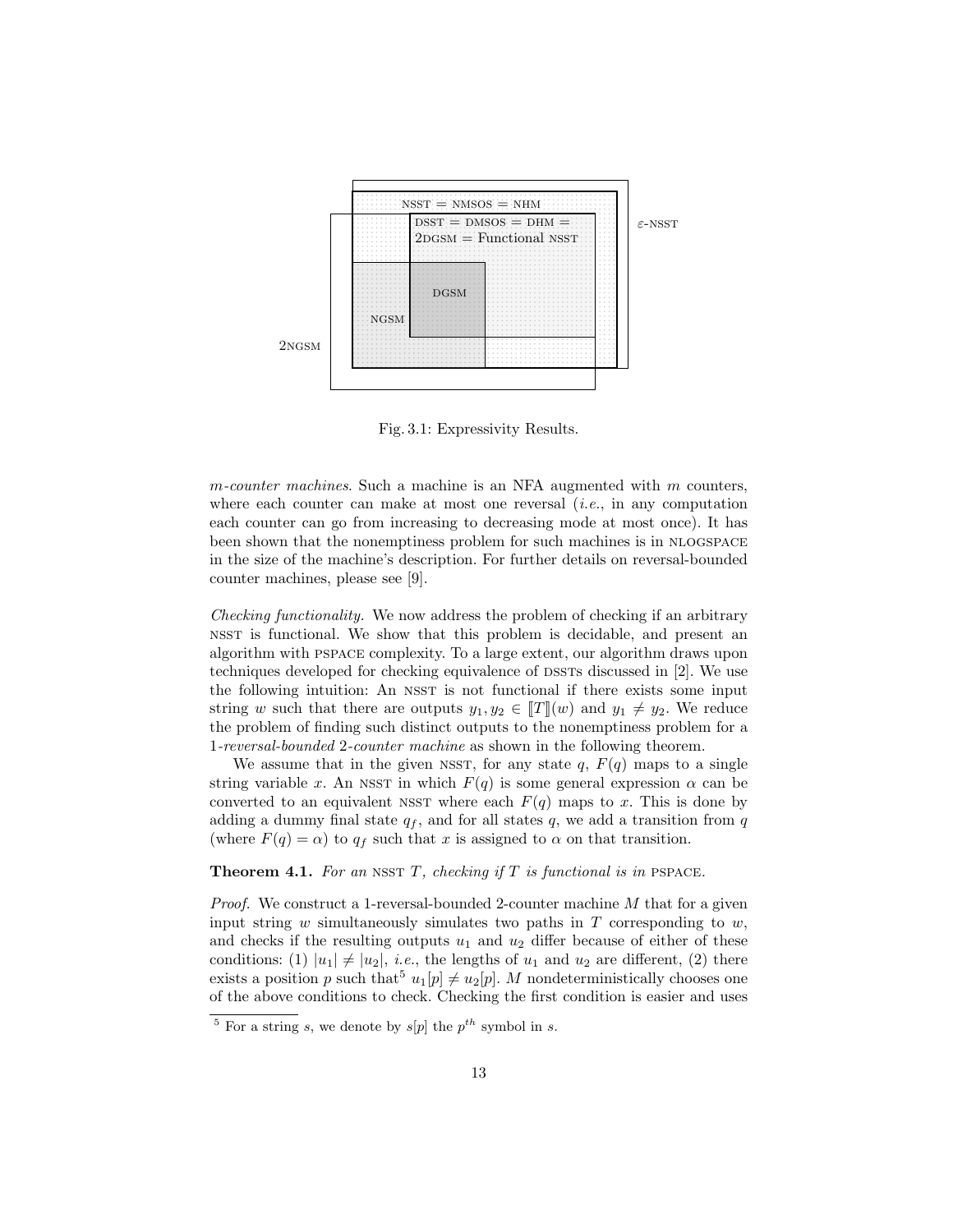similar techniques as for checking the second condition; thus, we focus on the latter. We now explain how the second condition is checked.

M precisely keeps track of the state of  $T$  in each of the two paths being simulated in its state. At the beginning of the computation,  $M$  pre-loads its counters  $c_1$  and  $c_2$  with the same number; this number is the guess for the position p in which the outputs might differ. For path  $i$   $(i = 1, 2)$ , at some step in the simulation, M nondeterministically guesses that the symbol  $\gamma_i$  added by a copyless assignment in this step appears at the  $p^{th}$  position in the corresponding output  $u_i$ , and remembers  $\gamma_i$  in its state. It also guesses where each string variable appears with respect to p in this output. Concretely, we define the mapping  $\rho$ (called the string variable class) from X to an element of  $\zeta = \{L, R, C, N\}$ . Here,  $\rho(x)$  is L, R, C or N, depending on whether x appears to the left of p, to the right of p, contains p, or does not contribute to the output respectively. For each output symbol added to the left of  $p$  in the first path,  $M$  decrements the counter  $c_1$ , and for each output symbol added to the left of p in the second path, M decrements  $c_2$ .

Let the symbol  $\perp$  denote that M has not made its guess for the symbol in position p. Let  $\Gamma' = \Gamma \cup \{\perp\}$ . Formally, the set of states S of M is a subset of  $(Q \times Q \times (\Gamma' \times \zeta^{X}) \times (\Gamma' \times \zeta^{X}))$ . To elaborate, the meaning of some state  $(q, q', \gamma_1, \rho_1, \bot, \rho_2)$  in M is: T reaches states q and q' from its initial state on the same input string; M has guessed that the symbol at  $u_1[p]$  is  $\gamma_1$ , M has not yet guessed the symbol at  $u_2[p]$ , and the mappings from the string variables to classes along the two paths are  $\varrho_1$  and  $\varrho_2$ . Except for the initial transitions where M pre-loads  $c_1$  and  $c_2$ , all transitions of M decrement the counters by some non-negative amount. Thus, the counters of M are single-reversal.

The transitions of  $M$  are defined in a way that ensures that  $M$  consistently guesses the classes for each string variable. We illustrate this with two examples. Suppose T has the following transitions:  $q \xrightarrow{a/(x, y) := (x.d.y, b)} r$  and  $q' \xrightarrow{a/\alpha} r'$ , where  $\alpha$  is some copyless assignment.

Suppose in state  $r$ ,  $M$  guesses that the symbol  $d$  added to the string variable x appears at  $u_1[p]$ . In order to maintain consistency, in state q, M must have assigned x to the class  $L$ , and y to the class  $R$ . In other words, we add a transition from the state  $(q, q', \perp, [\varrho_1(x) = L, \varrho_1(y) = R], \gamma_2, \varrho_2)$  to the state  $(r, r', d, [\varrho'_1(x) = C, \varrho'_1(y)], \gamma_2, \varrho'_2)$ , with no change to the counters. The mapping  $\varrho'_1(y)$  maps y to any string class in  $\zeta$  other than  $C$ , and the mappings  $\varrho_2$  and  $\varrho'_2$ similarly ensure consistency with the assignment  $\alpha$  along the second path.

Now consider the case where in state  $r$ ,  $M$  guesses that the contents of  $x$ (which are now  $x.d.y$ ) appear to the left of the position p in  $u_1$ . In order to maintain consistency, in state  $q$ , M must have assigned x and y to the class L. Thus, we add a transition between the states  $(q, q', \gamma_1, [\varrho_1(x) = L, \varrho_1(y) =$  $[L], \gamma_2, \varrho_2$  and  $(r, r', \gamma_1, [\varrho'_1(x) = L, \varrho'_1(y)], \gamma_2, \varrho'_2)$  in M. As the assignment adds one letter to the left of p, M decrements  $c_1$  by one. Here,  $\varrho'_1(y)$  maps y to any string class in  $\zeta$ , and  $\gamma_1$  is propagated unchanged.

Initially, no string variable is guessed to be in the class C, and at each step at most one string variable can be guessed to be in the class C. At the end of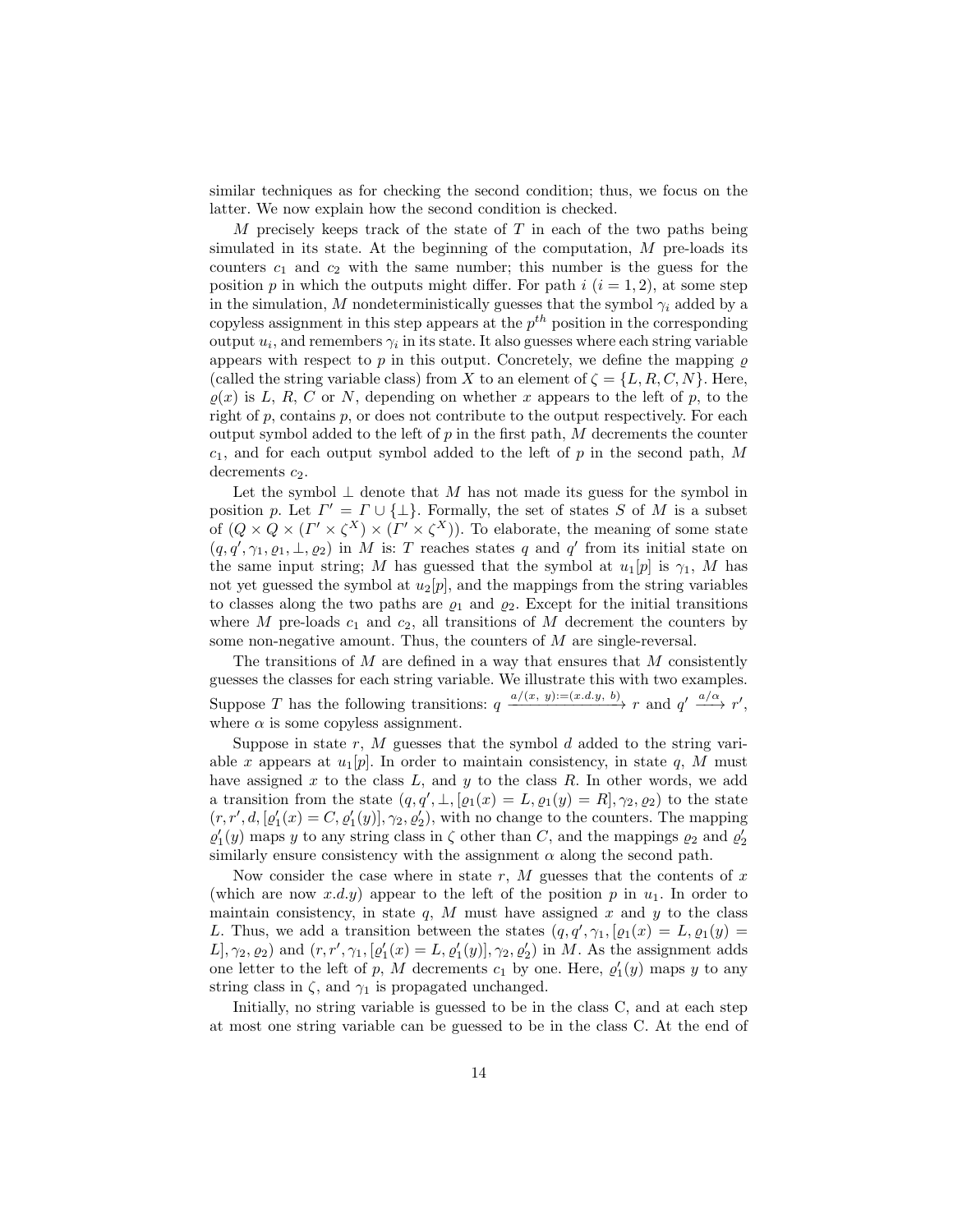a computation, if  $c_1 = c_2 = 0$ , then it means that the symbols  $\gamma_1$  and  $\gamma_2$  in the state of M are symbols in the same position p in  $u_1$  and  $u_2$ , *i.e.*,  $\gamma_1 = u_1[p]$  and  $\gamma_2 = u_2[p]$ . We define a state  $(q, q', \gamma_1, \varrho_2, \gamma_2, \varrho_2)$  of M as accepting if  $c_1 = c_2 = 0$ ,  $\gamma_1 \neq \gamma_2$ , and if  $F(q)$  and  $F(q')$  are both defined in T. M thus accepts only those paths that are witnesses to an input string that leads to two distinct output strings. In other words,  $T$  is functional iff  $M$  is empty. The problem of checking nonemptiness of 1-reversal bounded  $m$ -counter machines is in NLOGSPACE in the size of M. As the total number of states of M is  $(|Q|^2(|\Gamma|+1)^2|\zeta|^{2.|X|})$ , *i.e.*, exponential in the size of  $X$ , the above technique gives us a procedure that is in  $PSPACE.$ 

 $Equivalence$  Checking. We now discuss the equivalence problem for NSSTs. Given two NSSTs  $T_1$  and  $T_2$  from  $\Sigma$  to  $\Gamma$ , the equivalence problem is to determine if for all inputs  $w \in \Sigma^*$ ,  $[[T_1]](w) = [[T_2]](w)$ . We start with a negative result that shows that for the general case of NSSTS, checking equivalence is undecidable.

#### **Theorem 4.2.** The equivalence problem for NSSTs is undecidable.

Proof. As mentioned in Section 3.1, an NGSM is a special case of a NSST. The result follows from the fact that the equivalence problem for ngsms is known to be undecidable by a reduction from the Post Correspondence problem  $[8]$ .  $\square$ 

If we restrict our attention to functional nssts, the equivalence problem is decidable and a minor modification of the algorithm for checking equivalence of dssts in [2] can be directly applied to give a pspace complexity procedure. Moreover, we show that the problem is in fact PSPACE-COMPLETE.

Theorem 4.3. The equivalence problem for the class of functional NSSTs is pspace-complete.

Proof. Membership in PSPACE can be shown by using an algorithm similar to the one for checking equivalence of  $DSSTs$  [2].

We further show that the problem is PSPACE-HARD by a reduction from the equivalence problem for NFAs. We can encode an NFA as an NSST  $T$  which uses only one string variable  $x$  and never changes the value of  $x$  from the initial value of  $\varepsilon$ . The states of the NFA are the same as the states of T. We define the output function F of T such that for each final state  $q_f$  of the NFA, in the corresponding state of T,  $F(q_f) = x$ , and for all other states q of the NFA,  $F(q)$  is undefined. Clearly,  $||T||(w) = \{\varepsilon\}$  implies that w is accepted by the NFA. Observe that the NSST defined thus is functional: for all inputs w,  $T(x)$  is either empty or contains exactly one symbol. If two such NSSTs  $T_1$  and  $T_2$  are equivalent, it means that either (1) there exist runs of  $T_1$  and  $T_2$  in which both read the same input string w, and produce the same output  $\varepsilon$ , or (2) all runs of  $T_1$  and  $T_2$  reading the same input string w reach some states q and  $q'$  respectively, such that  $F_1(q)$ and  $F_2(q')$  are undefined. In other words, two such NSSTs are equivalent iff the encoded NFAs are equivalent.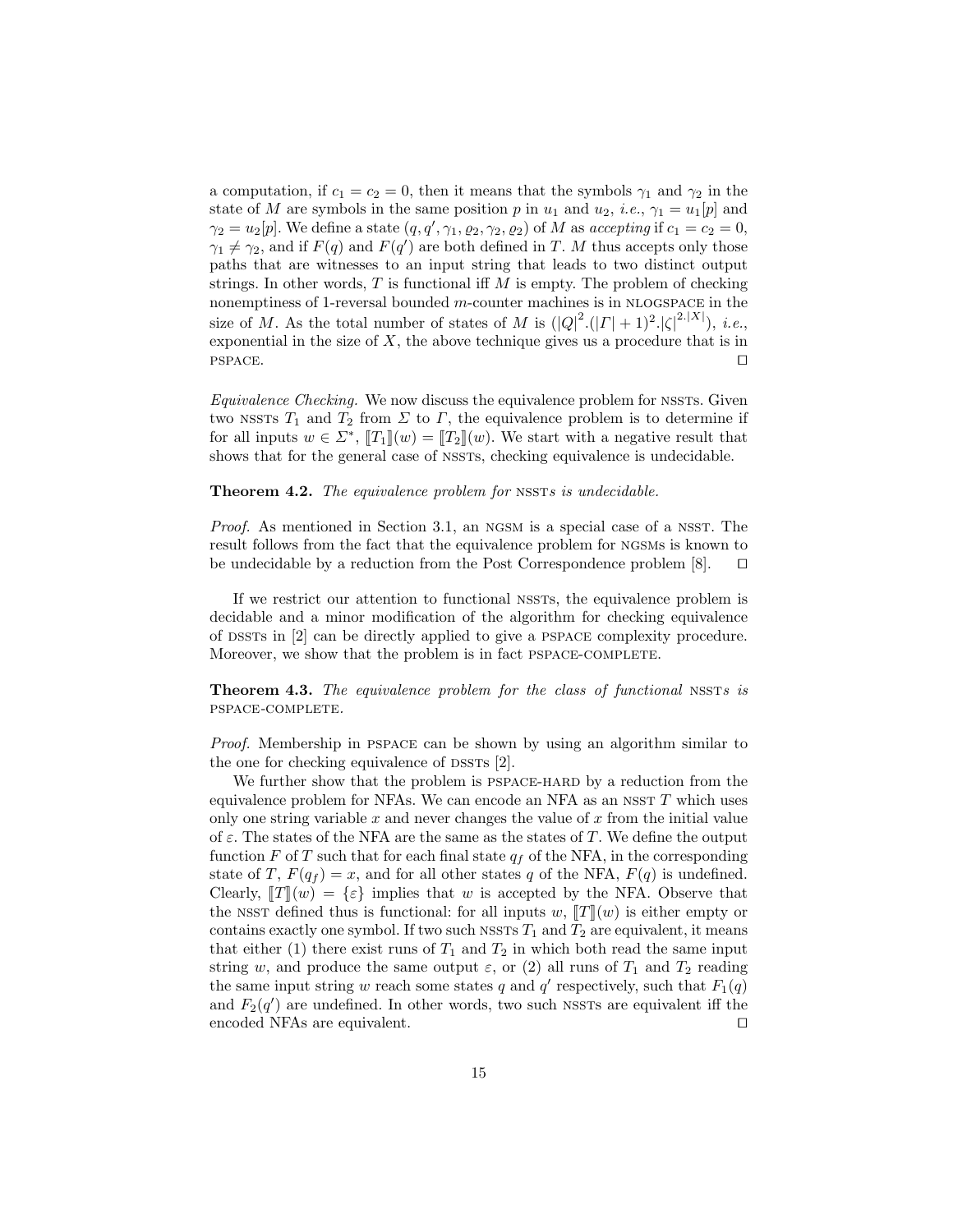Containment. The problem of checking if the transduction realized by an NSST is contained within the outputs of a finite set of DSSTs is of particular interest in applications such as the verification of concurrent heap-manipulating methods. Given an NSST T, and a set of DSSTs  $D_1, \ldots, D_m$ , we show that the problem of checking if the set of outputs of  $T$  is contained within the set of outputs of  $D_1, \ldots, D_m$  is in pspace by reducing the problem to the nonemptiness problem for 1-reversal n-counter machines.

**Theorem 4.4.** Suppose  $D_1, \ldots, D_m$  are  $(\Sigma, \Gamma)$ -DSST, and T is a  $(\Sigma, \Gamma)$ -NSST. Checking if  $[[T]] \subseteq \bigcup_{j=1}^{m} [[D_j]](w)$  is in PSPACE.

*Proof.* We observe that  $[[T]] \nsubseteq \bigcup_{j=1}^{m} [D_j] [(w)]$ , if there is a run of T on the input string w that produces an output  $u_t$  such that for all the DSSTs  $D_i$ , either the output of  $D_j$  on w is undefined, or the output of  $D_j$  is different from  $u_t$ . Formally,

$$
\exists w \in \Sigma^*, \exists u_t \in [T](w) : \bigwedge_{j=1}^m \left( \begin{array}{c} [D_j](w) \text{ is not defined } \vee \\ |u_t| \neq |[D_j](w)| \\ \exists p_j : ((u_t[p_j] \neq [D_j](w)[p_j]) \end{array} \right) \tag{4.1}
$$

We can expand the above condition to obtain a disjunction over different combinations of conjunctions of the inner disjuncts. Each term in this disjunct illustrates a way in which  $u_t$  is not generated by all of the m DSSTs. We construct a 1-reversal  $(2.m)$ -counter machine M that nondeterministically decides to check one of the conjunctive terms in  $(4.1)$ . In particular, we show how M checks the conjunction:  $\bigwedge_{j=1}^{m} (u_t[p_j] \neq [D_j] (w)[p_j])$ , the other conjunctions are simpler and can be checked by similar techniques.

M simulates the action of  $D_1, \ldots, D_m$ , and T in parallel. It precisely keeps track of the states of each of these transducers in its state. For each pair  $(D_i, T)$ , M maintains a pair of counters  $(c_{jt}, c_{tj})$ . For each of these m pairs, M pre-loads the counters with some number  $p_j$  (the same for both), which is the guess of M for the position  $p_j$  such that  $u_t[p_j] \neq [D_j](w)[p_j]$ . At some point in its simulation of T (resp.  $D_j$ ), M guesses that it has output the symbol  $\gamma_{tj} = u_t[p_j]$ (resp.  $\gamma_{jt} = [D_j](w)[p_j]$ ) and remembers it in its state. It also guesses where each string variable of T (resp.  $D_j$ ) appears with respect to the position  $p_j$ , thus mapping each string variable to a class in  $\zeta = \{L, C, R, N\}$ . For each output symbol added by T (resp.  $D_j$ ) to the left of  $p_j$ , M decrements the counter  $c_{tj}$ (resp.  $c_{it}$ ) by one.

Let  $\overline{\Gamma'} = \Gamma \cup \{\perp\}$ , where  $\perp$  is the symbol indicating that M has not guessed the symbol at position  $p_j$  yet. The set of states of M is a subset of  $((Q_T \times$  $Q_1 \times \ldots \times Q_m) \times (\Gamma'^2 \times \zeta^{X_T} \times \zeta^{X_1}) \times \ldots \times (\Gamma'^2 \times \zeta^{X_T} \times \zeta^{X_m}))$ . The transitions of M are defined in similar fashion to those in the proof of Theorem 4.1 end ensure that the guesses of  $M$  for the string variable classes are consistent with the transitions in T,  $D_1, \ldots, D_m$ . Note that apart from the initial transitions of M that pre-load the counters, all transitions decrement the counters by some non-negative number; thus M has only one reversal.

Once  $M$  reaches the end of the input string  $w$ , it checks if the symbol guessed for  $D_j$  and T is at the same position  $p_j$ , by checking if  $c_{tj} = c_{jt} = 0$ . We define a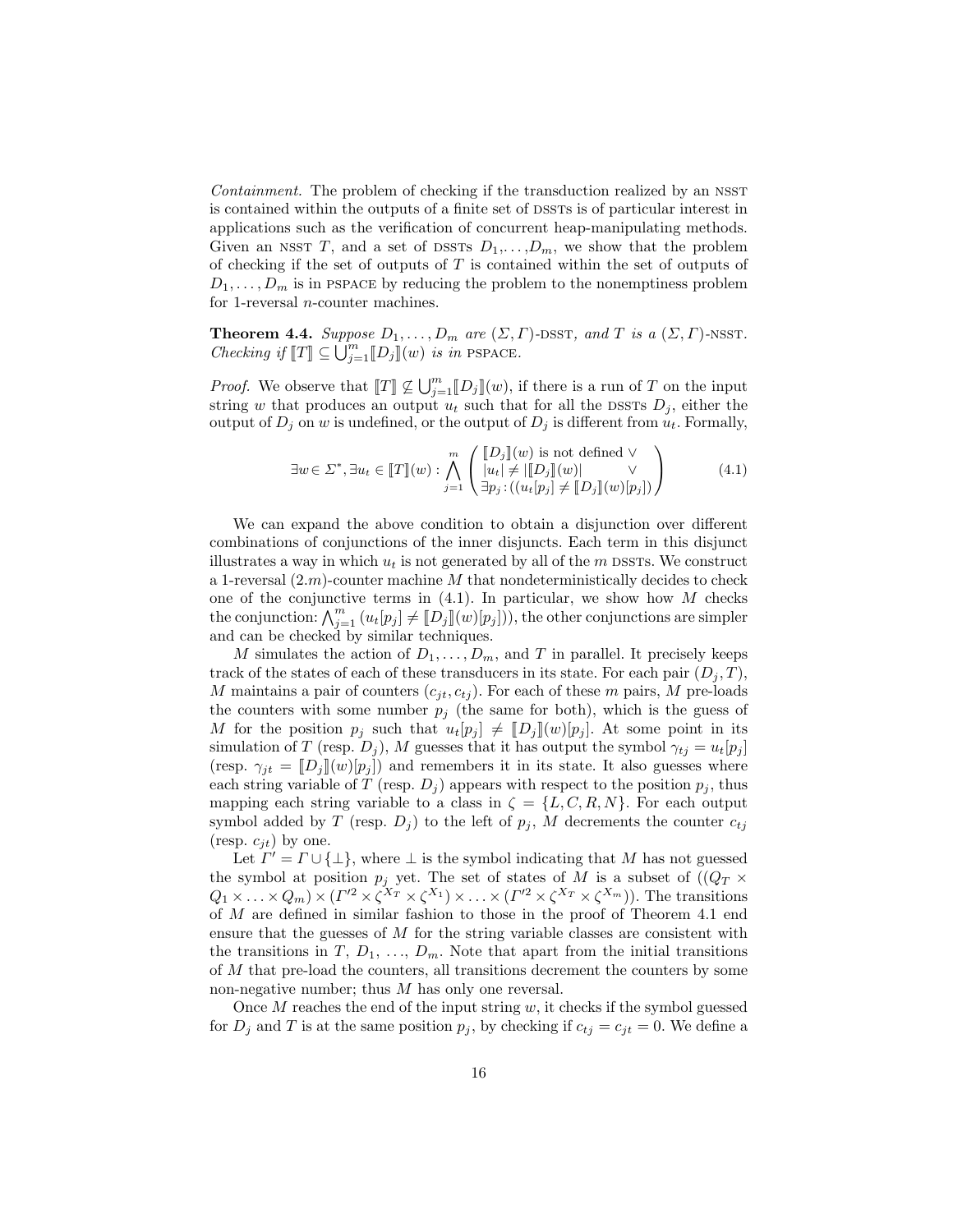state as accepting if for all j,  $c_{jt} = c_{tj} = 0$ , and for each pair of symbols recorded in the state,  $\gamma_{jt} \neq \gamma_{tj}$ . In other words, M accepts a computation iff it encodes the parallel action of  $T, D_1, \ldots, D_m$  on an input string w, producing an output  $u_t$ in  $\llbracket T \rrbracket(w)$  such that  $u_t$  is different from each of the m outputs of the transducers  $D_1, \ldots, D_m$ . Thus  $[[T]] \subseteq \bigcup_{i=1}^m [D_i]]$  iff M is empty. From [9], we know that choosing the papermulture of a 1 reversed a counter machine is in MLOGEMGE. checking the nonemptiness of a 1-reversal  $n$ -counter machine is in NLOGSPACE (in the size of  $M$ ). For a fixed  $m$ , the number of states of  $M$  is dominated by an exponential in the size of the largest set among  $X_T, X_1, \ldots, X_m$ . Thus, the above construction yields us a procedure that is in PSPACE.  $\Box$ 

## 5 Discussion

Checking k-valuedness. A k-valued NSST naturally extends a functional NSST. This class is not closed under sequential composition because given two k-valued transducers  $T_1$  and  $T_2$ , the NSST  $T_1 \circ T_2$  could be  $k^2$ -valued. Checking if an arbitrary  $NST T$  is  $k$ -valued is decidable. We skip the proof in interest of brevity. Similar to the proof of Theorem 4.1, the basic idea is to reduce  $k$ -valuedness of an NSST to the nonemptiness problem for a 1-reversal-bounded  $(k,(k+1))$ -counter machine M that detects if there is some input w on which T produces  $(k+1)$ distinct outputs. M simulates  $(k + 1)$  copies of T in parallel, and for each pair of the possible  $(k+1)$  outputs, M uses a pair of counters to check if the outputs are different. M is empty iff  $T$  is k-valued. Our approach can be viewed as an extension of the algorithm to check the  $k$ -valuedness of NFTs [10].

Equivalence of k-valued NSSTs. The equivalence problem for k-valued NFTs has been shown to be decidable in [6], and more recently in [14]. We are interested in investigating the same problem for  $k$ -valued NSSTs. The approach in  $[6]$  reduces the equivalence of  $k$ -valued NFTs to the solution of an infinite system of word equations, which by the validity of Ehrenfeucht's conjecture, is equivalent to a finite subsystem. The authors then show how the finite subsystem can be effectively characterized for NFTs, which leads to a decision procedure. The proof of  $[6]$  relies on the fact that the valuedness of an NFT is at the most its maximum  $edge-ambiguity<sup>6</sup>$ . However, as the maximum edge-ambiguity of an NSST does not place such a bound on its valuedness, this proof strategy fails for proving the decidability of equivalence checking for  $k$ -valued NSSTs. In [14], the authors rely on a procedure to decompose a k-valued NFT  $T$  into k functional NFTs whose union is equivalent to  $T$ . Whether such a decomposition can be generalized to nssts remains open.

Bounded-valued NSSTs. The class of bounded-valued NFTs has been extensively studied in the literature [15], [12]. The class of bounded-valued NSSTs promises to be a robust class. Unlike the class of  $k$ -valued nssts, it is closed under sequential composition. In both [15] and [12], it is shown that the problem of checking if an

 $6$  The edge-ambiguity of a transducer is the maximum number of transitions between any two states  $q$  and  $q'$  that have the same input symbol.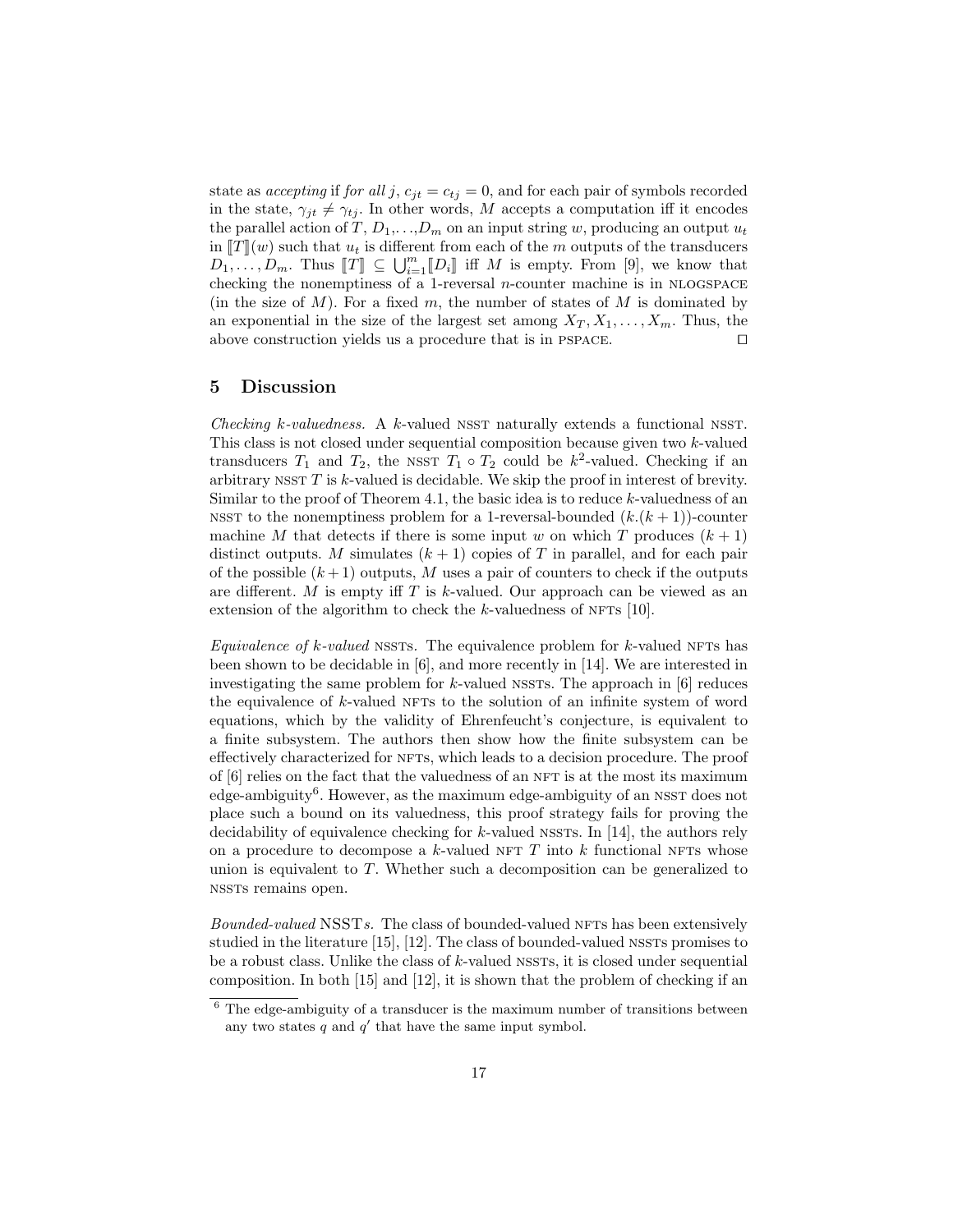nft is bounded-valued can be checked in polynomial time by verifying certain conditions on the structure of its transition diagram. We believe that it may be possible to generalize these conditions to characterize bounded-valuedness of nssts. However, the extension is not straightforward due to the presence of multiple string variables, and allowing output symbols to be appended to the left as well as to the right.

In summary, some of the interesting open problems are:

- Is the equivalence problem for  $k$ -valued nssts decidable?
- Given a k-valued nsst T can it be effectively decomposed into k functional NSSTS  $T_1, \ldots, T_k$ , such that  $[[T]] = \bigcup_{i=1}^k [[T_i]]$ ?<br>Is the bounded valuedness of NSSTs decided
- $-$  Is the bounded-valuedness of NSSTs decidable?

Applications. One of the motivations for studying NSSTs is their potential as models for verifying concurrent heap-manipulating programs. In [3], the authors study the problem of verifying linearizability of methods that modify linkedlists. Checking linearizability of a pair of methods  $m_1$  and  $m_2$  involves verifying if the interleaved execution of  $m_1$  and  $m_2$  (denoted by  $m_1 \parallel m_2$ ) finishes with the same linked-list as executing  $m_1$  followed by  $m_2$  (denoted by  $m_1; m_2$ ) or  $m_2$  followed by  $m_1$   $(m_2; m_1)$ . The authors show that with a specific regimen for pointer updates this problem can be algorithmically solved.

In [2], the authors have demonstrated how sequential heap-manipulating methods can be modeled as DSSTs. Proving linearizability of methods  $m_1$  and  $m_2$  is thus the same as verifying if the interleaved product of the corresponding DSSTs  $D_1$  and  $D_2$  is contained within their union, *i.e.*, checking if  $[[D_1 \ || D_2]] \subseteq$  $([D_1 \circ D_2] \vee [D_2 \circ D_1])$ . In general, it may not be possible to model the interleaved product of DSSTs as an NSST. However, if we identify a subclass of DSSTs such their interleaved product is an NSST, then checking linearizability reduces to checking containment of this NSST in the finite union of the DSSTs (each of which represents a possible sequential execution of the DSSTs). We have shown that checking containment is decidable in PSPACE. Thus, we believe that NSSTs could serve as a foundational model of concurrent heap-manipulating methods, by helping us better understand the theoretical limits of decidability of the verification problems for such methods.

#### Acknowledgements

We thank Joost Engelfriet for pointing out the mistake in the proof of closure under sequential composition of NSSTs in the original version of the paper that appeared in the Proceedings of ICALP 2011.

## References

1. Alur, R., Černý, P.: Expressiveness of streaming string transducers. In: Proc. of Foundations of Software Technology and Theoretical Computer Science. pp. 1–12 (2010)